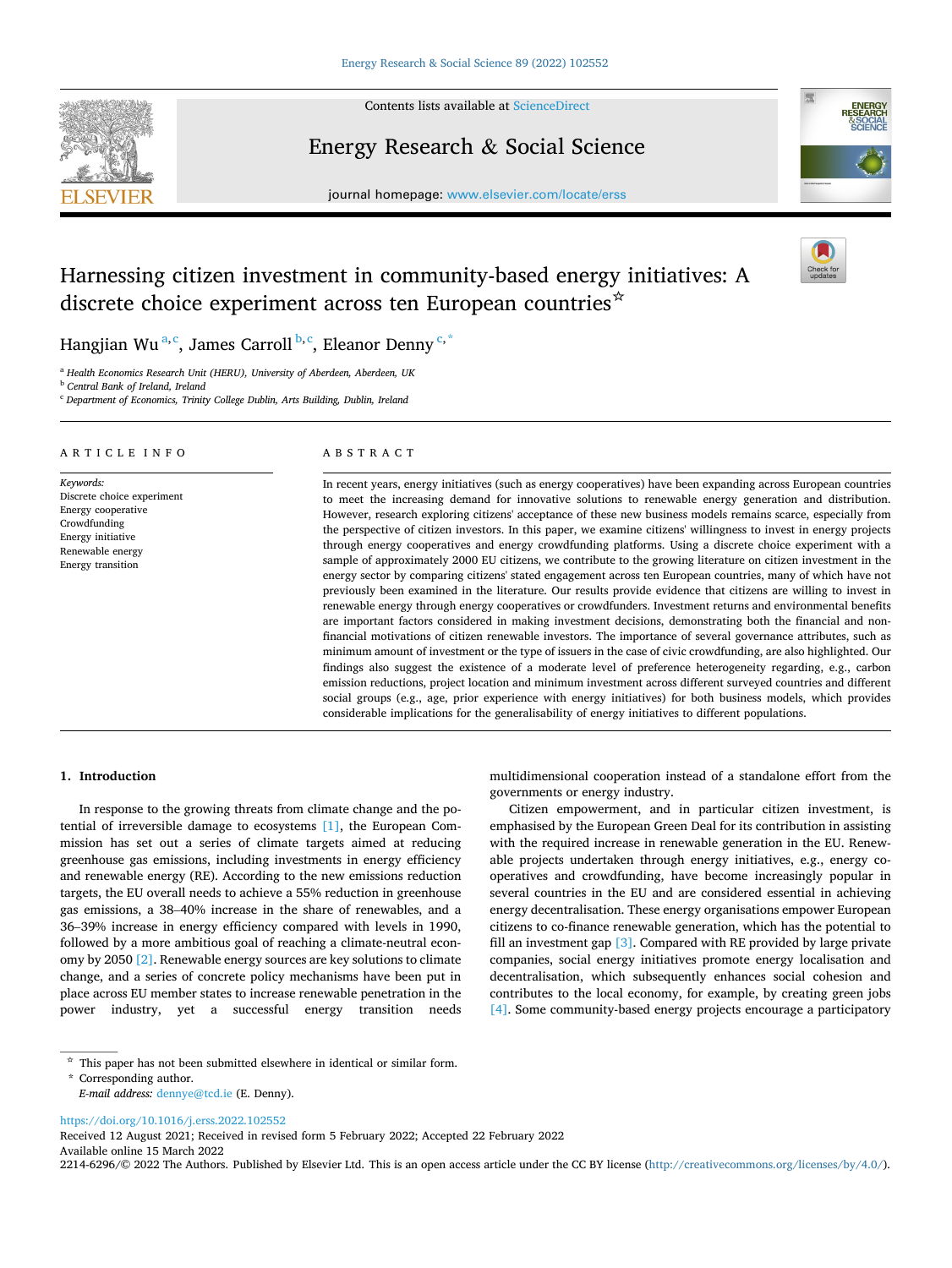approach and open communication, which increases transparency, and thus reduces regulation and search costs, as well as potentially reducing local opposition to RE projects  $[5,6]$ . These energy initiatives also contribute to the overall environmental agenda by increasing climate awareness and can help facilitate a just energy transition [\[7,8\]](#page-11-0).

Two common collective solutions to finance renewable projects are energy cooperatives and energy crowdfunding platforms. Energy cooperatives are community-based energy organisations that provide citizens with the opportunity to invest in locally produced RE and energyrelated services. Members of energy cooperatives are usually investors who collectively own the organisation, share the investment returns, and participate in the decision making of the cooperatives' important affairs, such as profit allocation and new investment plans [\[4\]](#page-11-0). Crowdfunding platforms are another innovative tool to raise funding for small or medium-scale renewable projects. They allow RE developers to raise money from a large number of investors, usually through an online portal, with a variety of financial participation options, including donation, lending, or buying equity/community shares. If funds are raised by lending or equity/community share, investors expect financial returns, however, donations are more socially oriented, and investors usually do not receive monetary returns. Lending is the most common funding method for energy crowdfunders in the EU, and the investment recipients are mostly small/medium private energy companies [\[9\]](#page-11-0). Unlike energy cooperatives, citizen lenders via crowdfunding are not entitled to ownership of the energy projects, and thus participation in the decision-making process of the invested projects is often less relevant.

Energy cooperatives and crowdfunded energy projects are more prevalent in North-Western Europe, such as in Germany and the UK due to long-established sense of community, various environmental movements, and relevant policy support, whilst they are less common but emerging in eastern and southern Europe [\[4,9,10](#page-11-0)–12]. In Western Europe, governments have established regulatory frameworks and implemented a set of policy measures aimed at facilitating the development of small energy initiatives (for example, the Renewable Energy Act in Germany). In some countries such as Spain, France and Italy where local governments play important roles in the development of RE, citizen participation is often achieved by investing in municipality-led energy projects (for example, through Public-Private Partnerships) [\[11\]](#page-11-0). Despite some signs suggesting a gradual development of energy initiatives in Eastern European countries such as Croatia, Czech Republic and Poland, energy generation is mostly centralised [\[13\].](#page-11-0) Croatia is relatively developed in energy initiatives among the post-socialist European countries due to the regulatory and financial support from the EU and United Nations [\[14\].](#page-11-0) In Poland, the government recently promoted a new concept - "energy clusters" - which is a civic law agreement between multiple actors (citizens, business entities, local municipalities, and research organisations) that focuses on energy generation, distribution and balancing [\[13\]](#page-11-0), yet civic involvement in these energy projects is rather limited.

The existing literature on energy cooperatives or crowdfunders is predominantly focused on Western European countries (especially the German population). Most of these studies are qualitative analysis focusing on the barriers and potentials of energy initiatives in one or multiple countries in Europe [\[10,14,15](#page-11-0)–18,19–22]. Some quantitative studies investigated citizens' willingness to engage with energy niches and found that investment is mainly motivated by environmental as well as financial reasons, and the willingness-to-invest is associated with prior investment experience, transparency of the energy organisation and several socio-culture factors [23–[28\].](#page-12-0)

Some stated preference studies explored the views of the German population, with quantitative findings suggesting that citizens generally show an interest in investing in renewable projects through energy cooperatives or crowdfunding, and their investment or consumption choices are motivated by investment return and climate concerns [\[3,6,29](#page-11-0)–35]. Renewable projects operated by local energy cooperatives

rather than national providers or private providers are preferred by consumers [\[31,35\].](#page-12-0) Some studies observe a "patriotic" preference for energy production, as individuals tend to support energy projects in the proximity of their region rather than foreign providers [\[6,29\]](#page-11-0). Individuals' attitudes towards several corporate features were also investigated, with respondents obtaining significant satisfaction when the chances of participating in cooperatives' decision making are provided and when the level of transparency is increased  $[6,32]$ , but showing dissatisfaction with a long minimum duration – a lock-up period during which investors cannot redeem their investment [\[29\]](#page-12-0).

Although the development and citizen acceptance of energy initiatives in Germany seem to be pronounced, little is known about citizens' views of these innovative business models in other European countries. Given that the development of RE, governmental support to energy initiatives and citizens' socio-cultural background varies greatly across European countries, it is less clear whether Germany's successful experience in promoting energy initiatives can be replicated in other European countries. The answer to this question is vital, as climate change mitigation should be a result of collective effort.

This study examines this key gap in the literature by conducting discrete choice experiments (DCEs) across a heterogeneous group of ten European countries (Croatia, France, Germany, Italy, Ireland, Poland, Portugal, Spain, Sweden and the UK), some of which have little to no development of energy cooperative and crowdfunding and also differ in terms of income levels and environmental concern. To our knowledge, this paper is the first to use cross-country surveys to unveil European citizens' intentions to invest in renewable projects through different engagement approaches, i.e., energy cooperatives and energy crowdfunding platforms. Our survey and experimental results show citizens' preferences for different characteristics of energy initiatives and the extent to which they are willing to make trade-offs between financial returns and non-financial benefits (such as carbon reduction) obtained from investing in these energy projects. We also compare preference estimates across surveyed countries to unveil the possible differences in willingness-to-engage. In addition, we explore preference heterogeneity based on observed individual characteristics.

# **2. Literature review**

In this section, we present three strands of relevant literature. The first strand focuses on the investigation of citizens' attitudes towards RE in general. The second strand of studies explores the current development and barriers to energy initiatives in different European countries. The third strand attempts to understand experienced participants' motivations and the general public's attitudes towards these energy initiatives using surveys and/or experimental methods.

Studies on consumer attitudes towards RE are abundant, with the evidence generally indicating that electricity buyers have shown increasing acceptance and awareness towards the use of RE [\[36](#page-12-0)–40]. Some stated preference studies find that citizens are willing to pay a higher electricity price to shift from electricity generated by conventional fuels (for example, oil or gas) to RE sources (such as solar, wind, hydropower, or a renewable mixture), and the willingness-to-pay (WTP) differs according to socio-demographic status [\[37](#page-12-0)-39], environmental attitudes [41–[42\]](#page-12-0), knowledge about RE and climate change [\[37](#page-12-0)–38], and confidence on whether RE projects will be widespread in the future [\[43\]](#page-12-0). Notably, several studies find that the levels of social trust and social norms have positive impacts on citizens' WTP, which emphasises the role of collective actions in supporting the uptake of RE [\[31,36,39\]](#page-12-0).

A number of studies have conducted comparative analyses to investigate the history, current development and barriers of energy initiatives in one country or across multiple European countries, most of which are developed economies (e.g., UK and Germany) with relatively established legislation on energy communities, whilst little attention has been paid on Southern and Eastern Europe where innovative energy businesses are less developed and gains little support from the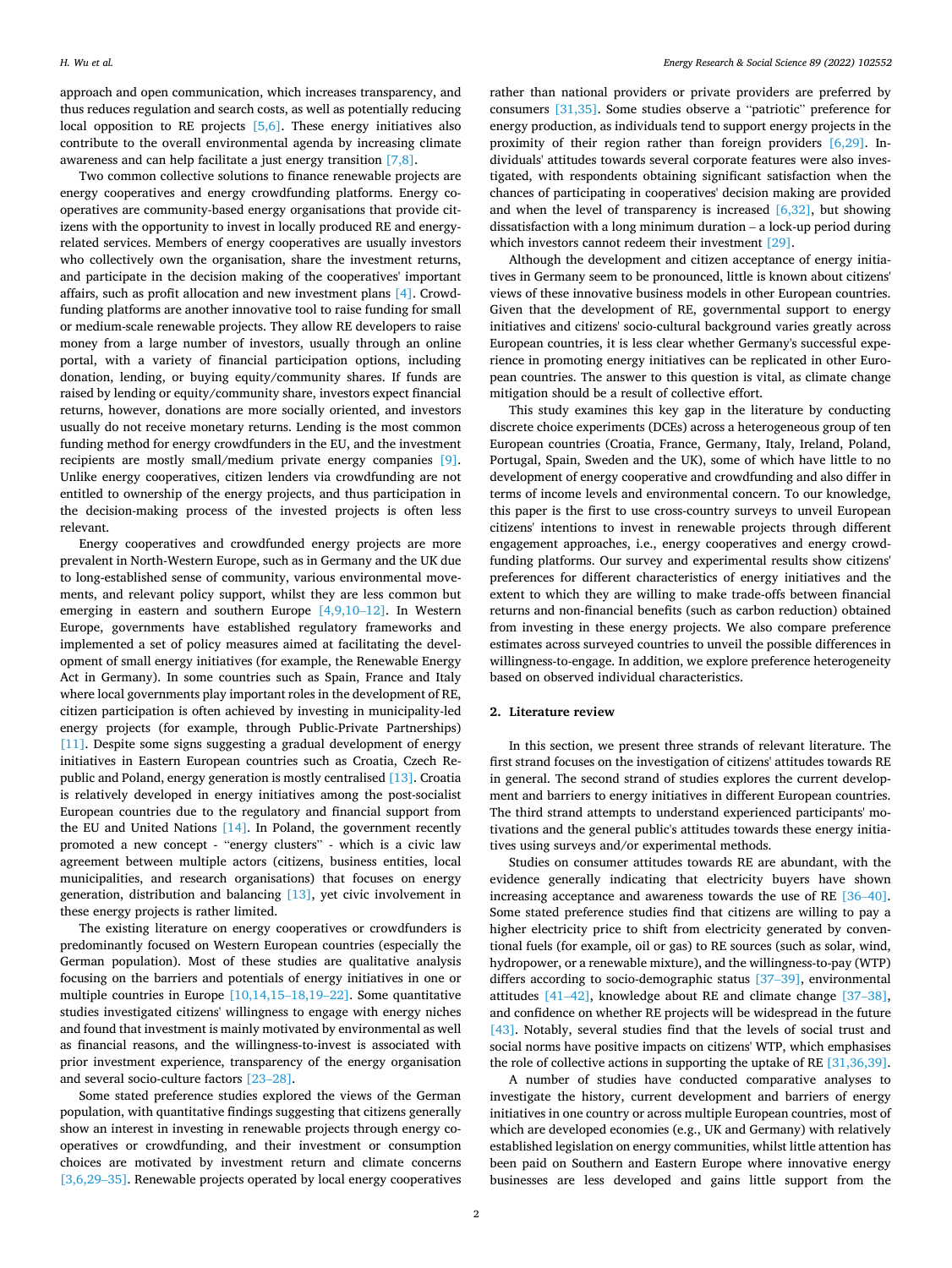# <span id="page-2-0"></span>governments (10,14,15-18,19–22].

Several studies have investigated individual investment motivations to engage in socially innovative businesses using quantitative methods [23–[28\]](#page-12-0). In the case of German, investment is typically motivated by both financial and non-financial reasons [\[26\].](#page-12-0) Bourcet and Bovari [\[27\]](#page-12-0)  surveyed both experienced and inexperienced energy crowdfunding platform users among the French population and observed significantly different attitudes towards RE, perceived investment risk and transparency of participated crowdfunding platforms. Social trust, social norms and institutional trust are positively correlated to investment intention [\[23](#page-12-0)–24]. In addition, socio-cultural factors, such as the level of strength among community members, energy autonomy and energy independence can also play significant roles [\[25,28\].](#page-12-0)

A number of studies explore citizens' WTP for electricity produced by renewables or willingness-to-invest in renewable projects co-financed by citizens using DCEs (also called conjoint analysis in some consumer preference studies<sup>1</sup>) in which the German population is predominantly analysed [\[6,29](#page-11-0)–34]. In general, it is found that German individuals prefer increasing the share of electricity produced by RE and are in favour of solar rather than wind power  $[6,29]$ . Consumers are willing to pay a higher electricity price for the renewable projects operated by local energy cooperatives rather than national providers or private providers [\[27,35\]](#page-12-0). These studies also observe a "patriotic" preference for energy production, as individuals tend to support energy projects in the proximity of their region rather than foreign providers [\[6,29\]](#page-11-0). Individuals' attitudes towards several corporate features were also investigated, with respondents obtaining significant satisfaction when the chances of participating in cooperatives' decision making are provided and when the level of transparency is increased [\[6,32\],](#page-11-0) but showing dissatisfaction with a long minimum duration – a lock-up period during which investors cannot redeem their investment [\[29\]](#page-12-0).

Curtin et al. [\[34\]](#page-12-0) investigated the Irish citizens' attitudes towards investing in energy initiatives and focused on risk-return trade-offs using conjoint analysis. The findings suggest a low willingness-to-invest and respondents are mostly motivated by financial incentives and are sensitive to the minimum holding period. Using a similar experimental setting with professional investors in Germany, results from Salm [\[33\]](#page-12-0)  indicate that whilst low-risk renewable projects are generally more attractive, institutional investors are more reluctant to invest in highrisk projects than incumbent utilities. In a more policy-oriented study, de Brauwer and Cohen [\[3\]](#page-11-0) conducted a large-scale choice experiment across all EU countries to quantify the social potential of citizen-led energy projects in financing wind farm development. The results suggest that European citizens are willing to invest €176 billion, which is sufficient to achieve the 2030 climate target, i.e., the 32% RE share in final energy consumption.

Overall, research on citizens' investment intention in these social energy projects is still in its infancy. A key gap in the literature is that attention has been primarily focused on Western Europe (e.g., Germany and UK) where the sense of community has long been established, and energy initiatives, such as energy cooperatives and energy crowdfunding, are relatively known to their citizens, whilst few studies focus on other European countries where energy initiatives are less common but emerging. Another research gap is that only two existing DCE studies investigate citizens' preferences for characteristics of energy cooperatives, and no DCE study explicitly explores citizens' willingness to invest in energy projects through crowdfunding platforms. This paper overcomes these limitations by directly comparing these two business models within the same methodological approach. Furthermore, this is the first paper to explore and compare acceptance across such a diverse group of countries.

#### **3. Methodology**

# *3.1. Data collection and the survey*

We implement a survey approach to investigate public attitudes towards RE and two common energy initiative business models, the Cooperative Model and Crowdfunder Model across ten EU countries. The survey includes a DCE component aimed at eliciting respondents' preferences for characteristics of energy projects operated by energy cooperatives or financed through crowdfunding, as well as several sections which examine citizens' general attitudes towards RE, energy initiatives and their socio-demographic status.

The survey was hosted on the online survey platform Qualtrics from June to October 2020 targeting the general public population (over 18 years old) in ten European countries. For each business model, we deliberately chose countries with varying levels of RE development and energy initiatives, which may imply divergent views by citizens on the acceptance of energy initiatives (see Table 1). $<sup>2</sup>$ </sup>

For the Cooperative Model, citizens from the German, French, Spanish, Swedish, and Polish populations were surveyed, and for the Crowdfunder Model, data collection was conducted in Croatia, Italy, Ireland, Portugal, and the UK. In general, the choice of countries in each model is guided by our understanding of the development of energy initiatives in different countries in Europe. Our initial decision was informed by our collaborated energy initiative partners across Europe (Germany, France and Spain for the Cooperative Model, and Portugal, UK and Croatia for the Crowdfunder Model). They provided valuable information regarding the current energy policies and development of energy cooperatives or energy crowdfunding platforms in their home countries. Finally, Germany, France and Sweden were selected for the energy cooperative survey as the cooperative model is relatively established in these countries, whilst Spain and Poland were chosen as a contrast due to the underdevelopment of energy cooperatives. A number of well-known energy crowdfunding platforms exist in the UK and

**Table 1** 

Number of community-based energy initiatives and share of renewable energy in surveyed European countries.

|              | No. of energy<br>initiatives <sup>a</sup> | Renewable share<br>$(%)^b$ | Business model examined<br>in this paper <sup>c</sup> |
|--------------|-------------------------------------------|----------------------------|-------------------------------------------------------|
| Germany      | 1750                                      | 17.4                       | Cooperative                                           |
| Sweden       | 200                                       | 56.4                       | Cooperative                                           |
| France       | 70                                        | 17.2                       | Cooperative                                           |
| Poland       | 34                                        | 12.2                       | Cooperative                                           |
| Spain        | 33                                        | 18.4                       | Cooperative                                           |
| UK           | 431                                       | 12.3                       | Crowdfunder                                           |
| Italy        | 34                                        | 18.2                       | Crowdfunder                                           |
| Portugal     | -                                         | 30.6                       | Crowdfunder                                           |
| Croatia      |                                           | 28.5                       | Crowdfunder                                           |
| Ireland      |                                           | 12.0                       | Crowdfunder                                           |
| <b>EU-28</b> |                                           | 18.9                       |                                                       |
| average      |                                           |                            |                                                       |

*Source*: Data are extracted from Caramizaru and Uihlein [\[4\]](#page-11-0) and Eurostat [\[44\].](#page-12-0) The data are indicative and the actual number of such energy organisations in each country could be larger.<br><sup>a</sup> The approximate number of community-based energy initiatives.<br><sup>b</sup> The share of RE in gross final energy consumption.<br><sup>c</sup> The business model this study will focus on for each country.

 $1$  See Louviere et al. (2010) for a discussion on theoretical differences between the two methods.

<sup>2</sup> France is the largest nuclear power producer in the EU, which accounts for 52.1% of the EU total nuclear power in 2019 [\[45\].](#page-12-0) Renewable shares in France are just 17.2%, as shown in Table 1. However, Sweden only produces 8.6% of total EU nuclear power, yet renewable energy sources (especially hydro and wind) are the most common energy sources for this country. Poland has the lowest renewable share among the surveyed countries.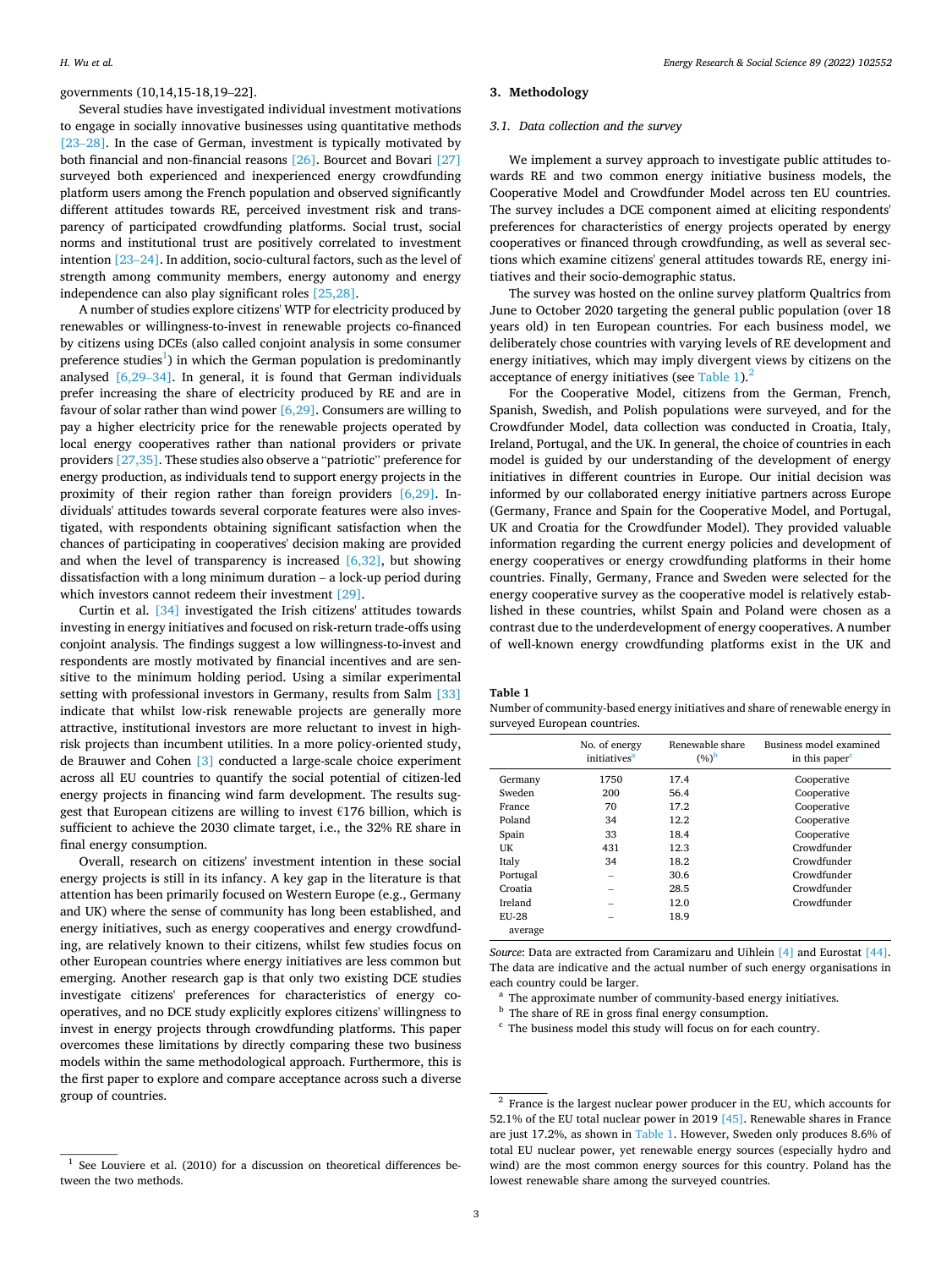Portugal, such as Abundance and Goparity, whilst we are only aware of a limited number of small energy crowdfunders in Italy and Croatia.<sup>3</sup>

All surveys were translated to the languages of corresponding surveyed countries. We collaborated with a professional marketing company Coyne Research to secure a representative sample in each country, where quotas regarding age, gender and regions are set based on the national statistics of each surveyed country.<sup>4</sup> Respondents received an anonymous link through which they were directed to the survey. The sample contains 2008 valid respondents who completed the survey, with approximately 200 in each surveyed country. Euros were presented to respondents from the countries where Euro is the main currency. For countries where euro is not used (i.e., Poland, Sweden, UK), we presented the equivalent amount in their own countries' currency in the survey.

Comparisons of key statistics between the sample and general population for each country confirm the representativeness regarding age, gender, and region. However, our sample tends to be more educated and wealthier, which could partly result from the use of a web-based choice experiment where respondents need to have online access (See Table A.1 in Appendix A1 for details).

#### *3.2. The discrete choice experiment*

A DCE simulates real-life decision making by creating experimental scenarios where respondents are asked to make investment choices based on multiple characteristics of energy projects. This method has been widely applied to explore several frontier topics in energy economics, e.g., willingness to pay for energy-saving products or services [46–[49\]](#page-12-0), and individual preferences for energy labelling [50–[51\].](#page-12-0)

Following a number of warm-up questions which explored energy behaviours, respondents were directed to the DCE) section. There are two versions of the DCE, one for Cooperatives and one for Crowdfunders depending on the country of study (see [Table 1](#page-2-0)). For the Cooperative DCE, respondents were presented with an explanation of the business model and were told that investors in cooperatives own a share of a renewable generation project and that they will receive a share of profits and vote on major decisions. For the Crowdfunder DCE, respondents were informed that some organisations (e.g., local councils) were raising funds to support the installation of renewable generation, and investors would receive regular interest over the terms of the projects.

In both cases, respondents were presented with eight choice sets and were asked to choose their preferred option from two hypothetical energy projects. A "choose neither" option is also provided for those who are not satisfied with either project for various reasons, e.g., no sufficient money to invest, distrust towards the renewable projects or energy organisations, or simply using heuristics to escape from hard choices [52–[53\]](#page-12-0). Seven attributes (Table 2) were chosen based on the results from previous DCE studies on energy initiatives [\[6,29,31](#page-11-0)–32,34–35,54] and with input from several experts in the energy sector and employees of energy cooperatives or crowdfunding platforms (CEO/owner/project managers). After completing the choice tasks, respondents were asked several post-experimental questions about the choices they completed. The DCE section and business-model-specific questions in our survey are

#### **Table 2**

Discrete choice experiment attributes and levels for the Cooperative Model and Crowdfunder Model.

| <b>Attributes</b>                                                            |                         |                           | Levels             |                    |             |
|------------------------------------------------------------------------------|-------------------------|---------------------------|--------------------|--------------------|-------------|
| Common<br>Attributes:                                                        |                         |                           |                    |                    |             |
| Annual Return                                                                | 0%                      | 2.5%                      | 5%                 | 7.5%               |             |
| Renewable<br>Type<br>CO <sub>2</sub>                                         | Solar                   | Wind                      |                    |                    |             |
| Reduction<br>(tonnes per<br>year)                                            | 150                     | 600                       | 3000               | 6000               | 12,000      |
| Land Cover<br>(equivalent<br>football<br>pitches)                            | 0.25                    | $\mathbf{1}$              | 5                  | 10                 | 20          |
| Location of the<br>Project                                                   | Within<br>local<br>area | Within<br>region          | Within<br>country  | Outside<br>country |             |
| Additional<br>Cooperative<br>Attributes:<br>Minimum<br>Investment<br>Minimum | €50                     | €100                      | €500               | €1000              | €5000       |
| Duration                                                                     | <b>None</b>             | 1                         | $\mathbf{2}$       | 5                  |             |
| (years)<br>Level of<br>Participation<br>Additional<br>Crowdfunder            | <b>None</b>             | Quarterly<br>meetings     | Annual<br>meetings |                    |             |
| Attributes:<br>Minimum<br>Investment<br>Investment<br>Duration               | 610<br>1                | €50<br>5                  | €100<br>10         | €500<br>20         | €1000<br>25 |
| (years)                                                                      |                         |                           |                    |                    |             |
| Type of Issuer                                                               | Local<br>council        | Community<br>organisation | Private<br>company |                    |             |

*Source*: Author's design.

*Note*: For the purpose of our experimental design, carbon reduction and land cover are treated as one attribute as these two factors are strongly correlated in practice, i.e., the capacity of carbon reduction is commensurate with project size.

#### presented in Appendix B.

Members who invest in energy cooperatives will receive financial returns from the premium of the renewable project they invested in. In our context, the rate of the return ranges from 0% to 7.5% to cover the expected economic return.<sup>5</sup> In terms of renewable technology, the projects are either solar or wind. We do not have a specific expectation regarding respondents' preferences for RE technologies, although previous research has shown a preference for solar.

One of the main environmental benefits of renewable projects is less CO2 emissions compared with conventional energy resources. We describe the attribute as the volume of carbon reduction from the invested renewable projects, which ranges from 150 t, representing a micro-grid project (such as rooftop solar panels), to 12,000 t, representing a large-scale energy project (such as large wind farms/solar panels). To reflect the reality that the level of carbon reduction is commensurate with the size of the project, we also provide the information on project land cover, which is described using the number of football pitches due to expected heterogeneity in metrics across our sample countries. While carbon reduction and project size are presented separately in the choice cards, they are perfectly correlated by design and therefore considered as a single attribute in the experimental design

<sup>&</sup>lt;sup>3</sup> The chosen procedure ensures that individuals in the different countries receive "realistic" scenarios (i.e., what is present and exists in the country). The downside is that we may fail to cover the countries in which energy cooperatives or crowdfunding businesses are currently not common, but potentially relevant in the future.<br><sup>4</sup> Coyne Research used an online panel from Dynata - the world's largest first-

party data and insights platform, with a reach that encompasses 60+ million consumers and business professionals globally. Dynata uses a number of approaches to collect and update information about panellists. Basic demographic information is collected at registration, followed by a verification message and a short survey to collect further information.

<sup>5</sup> A zero return is included in the design to reflect the situation where a project has not started to profit.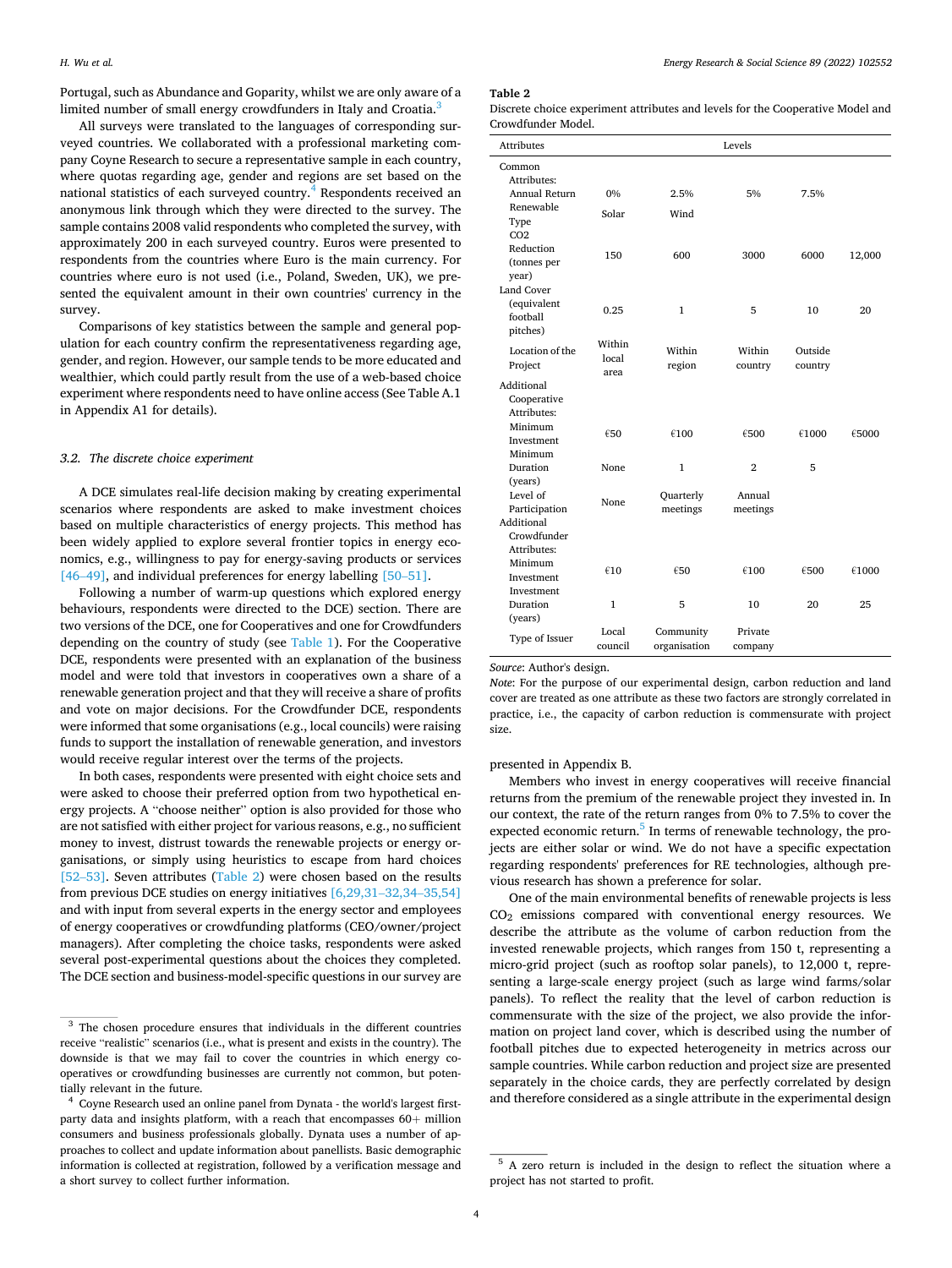# <span id="page-4-0"></span>and data analysis.

Project proximity is considered as an attribute in some prior DCE studies [\[6,31,34\]](#page-11-0). The location of the project is associated with the information or search costs required to monitor the operation and management of the invested energy projects. Localised energy generation also retains economic benefits in the local area, for example, more green jobs can be created. We include four levels: within local area, within region, within country, and outside country, and expect that individual preference is positively correlated with project proximity given previous findings in the literature.

Minimum investment duration is included in both business models. However, for the Cooperative DCE, the amount varies from €50 to €5000, while for the Crowdfunder DCE, the level ranges from €10 to €1000 (based on feedback from business model management). Investment duration also differs by business models: from no minimum holding period to five years for Cooperatives and one to 25 years for Crowdfunders.

Democracy in energy cooperatives is often reflected by the onemember-one-vote principle in the decision-making process of cooperatives' important affairs, such as profit allocation and reinvestment decisions [\[4\]](#page-11-0). We investigate individuals' interests in the existence and frequency of participatory meetings which allow them to take part in such decision-making processes. Three levels are included: no meeting, quarterly meetings, and annual meetings. We expect that respondents prefer attending meetings, yet do not have a specific expectation regarding meeting frequency.

In the context of the Crowdfunder Model, the renewable projects can be crowdfunded by buying "climate bonds", and the issuer can be a local council, community organisation or private company. Following the results of several recent studies in which citizens generally prefer bonds to be issued by communities or local governments (e.g., local councils or municipalities) rather than private companies [\[29,34,35,54\],](#page-12-0) we expect that local council and community organisation are preferred over private companies as issuers but have no clear expectation between the two.

[Fig. 1a](#page-5-0) and b presents an example of a choice card for the Cooperative Model and Crowdfunder Model, respectively. The choice sets were constructed using a D-efficient fractional-factorial design in which 32 choice sets were grouped into four blocks using the routine *dcreate* in Stata 16.1 [\[55\]](#page-12-0), and therefore each respondent faces eight choice cards.<sup>6</sup> We randomised the presentation of choice cards to individuals to minimize order effects.

# **4. Modelling framework**

Typically, choice experiment data is modelled under the random utility framework  $[56]$ , which can be summarised in Eq.  $(1)$ :

$$
U_{ni} = \beta X_{ni} + \varepsilon_{ni} \tag{1}
$$

where  $U_{ni}$  represents the utility received from choosing alternative  $i$ by individual  $n$ .  $X_{ni}$  is the attribute vector in alternative  $i$  which represents the observable component of the utility function to researchers, whilst the error term  $\varepsilon_{ni}$  represents a stochastic component following some known distributions. In a basic multinomial logit, the error term is assumed to be independently and identically distributed (IID) which implies homogeneous preferences across individuals. To allow for preference or "taste" heterogeneity, we use a mixed logit (MXL) model

with utility function:

$$
U_{ni} = \beta_n X_{ni} + \varepsilon_{ni} = \alpha X_{ni} + \zeta_n X_{ni} + \varepsilon_{ni}
$$
\n(2)

where  $\beta_n$  can be split to two components:  $\alpha$  captures the mean of the individual preference for a certain attribute, and  $\zeta_n$  captures the standard deviation around this mean [\[57\].](#page-12-0) The probability of choosing alternative *i* under MXL is shown in Eq. (3):

$$
P_{ni} = \int \left( \frac{exp(\beta_n X_{ni})}{\sum_{i=1}^I exp(\beta_n X_{ni})} f(\beta) d\beta \right)
$$
 (3)

where *f*(*β*) is the density function of attribute coefficient *β*. The annual return attribute is assumed to be log-normally distributed, whilst all other attributes are assumed to be normally distributed. The maximum likelihood estimation method with simulation is used to estimate MXL based on 500 Modified Latin Hypercube Sampling draws using the *Apollo* package in R [\[58\]](#page-12-0).

To understand the trade-offs between monetary and non-monetary attributes, we use willingness-to-accept (WTA) to estimate to what extent individuals are willing to accept a reduction in annual return in order to obtain a more desirable feature of the invested renewable projects. The WTA can be approximated by the marginal rate of substitution between the annual return attribute and a non-monetary characteristic of co-owned or co-financed energy projects, which is presented in Eq. (4):

$$
WTA_k = \frac{\beta^k}{\beta^c} \tag{4}
$$

where  $\beta^k$  is the parameter for the non-monetary attribute *k* and  $\beta^c$  is that for the annual return.

To explore preference heterogeneity across different social groups, we interact the attributes with a number of selected individual characteristics reflecting respondents' socio-demographic status, general attitudes to climate change, general risk attitudes, prior experience of engaging with energy organisations, and attitudes towards the business models. The theoretical reasoning and expectation of the effects of these variables on preferences are stated below:

# (a) The impact of climate change attitudes

Perceptions and attitudes towards climate change affect individuals" actual climate mitigation behaviour [\[59\].](#page-12-0) In our discrete choice experiment, CO2 emission reduction is the key environmental attribute, and we expect the level of preference for CO2 reduction varies between those with different opinions on climate change, with those who consider climate change as an emergency showing higher preference for carbon reduction.

# (b) The impact of risk attitude

Risk preference generally plays an important role in investment decision making [\[60\],](#page-12-0) and therefore we are interested in whether risk attitudes affect individuals' preferences for minimum investment amount and investment duration for green energy projects. In addition, we are interested the effect of risk attitude on preferences for local councils as bond issuers for the Crowdfunder Model. We expect that climate bonds issued by local councils are perceived as a safer option given the nature of authority, compared with those issued by private companies or community organisations.

# (c) The impact of prior investment experience

We are interested in the effect of prior investment experience with energy initiatives on preferences for participatory meetings. This is motivated by evidence suggesting that previous investors/participants of energy organisations demonstrate distinct preferences compared with

 $^6\,$  We are aware of several available options in experimental design, yet a Defficient design is chosen in this study to maximise statistical efficiency for parameter identification. An alternative is an orthogonal design where correlation between parameters is minimised, yet a larger sample size is required for parameter identification compared with the D-efficient design. Overall, it is mainly a trade-off between statistical efficiency (e.g., D-efficient design) and statistical independency (e.g., orthogonal design).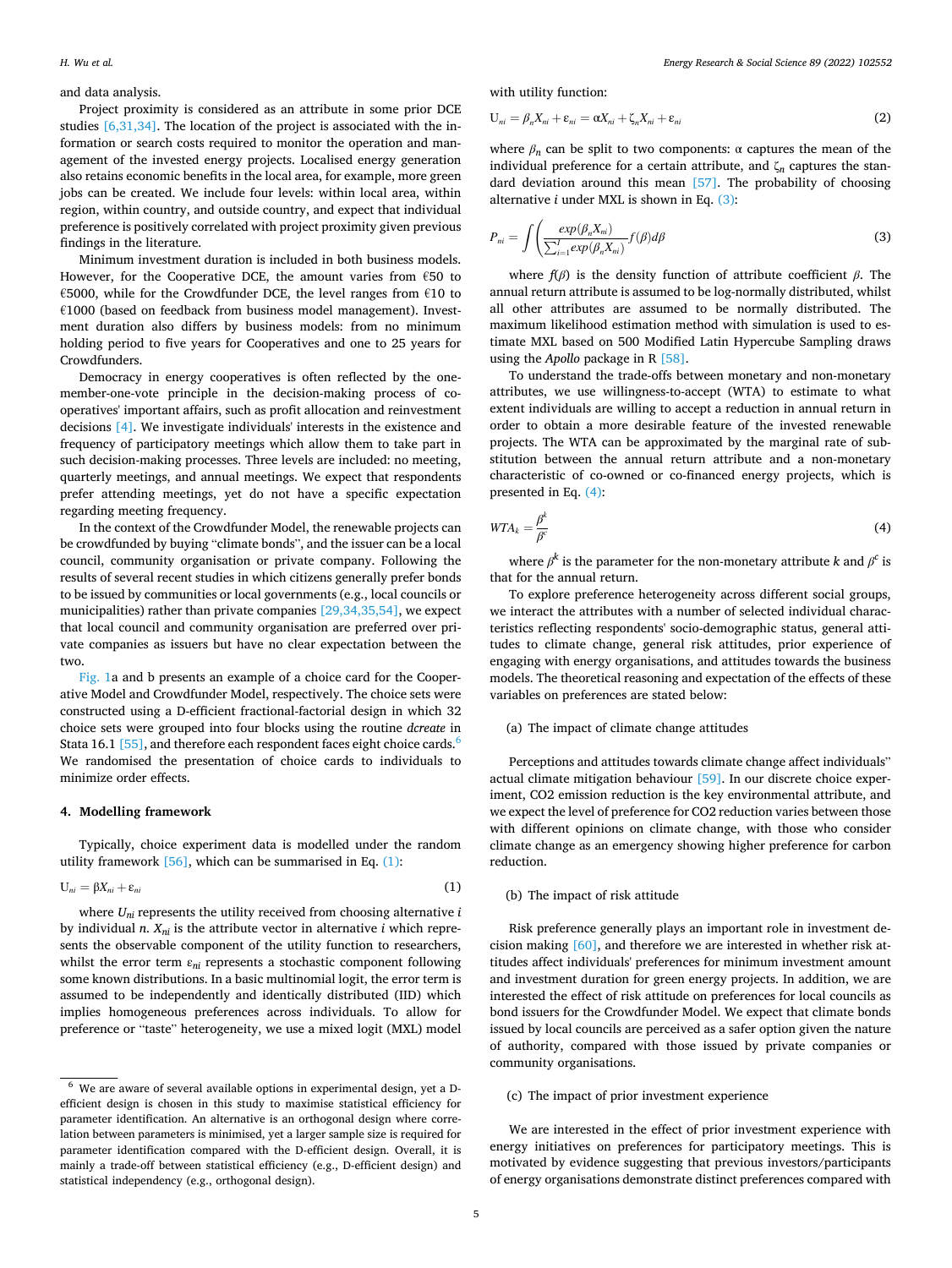<span id="page-5-0"></span>

| а                                     |                                          |                                             | b                                          |                                         |                                              |
|---------------------------------------|------------------------------------------|---------------------------------------------|--------------------------------------------|-----------------------------------------|----------------------------------------------|
|                                       | <b>Project A</b>                         | <b>Project B</b>                            |                                            | <b>Project A</b>                        | <b>Project B</b>                             |
| <b>Annual Return</b><br><b>Type</b>   | $2.5\%$<br><b>Solar</b>                  | $5\%$<br>Wind                               | <b>Annual Return</b><br><b>Type</b>        | $5\%$<br>Solar                          | $2.5\%$<br>Wind                              |
| <b>Annual CO2</b><br><b>Reduction</b> | 3,000 tonnes                             | 12,000 tonnes                               | Annual CO <sub>2</sub><br><b>Reduction</b> | 600 tonnes                              | 3,000 tonnes                                 |
| <b>Land Cover</b><br>Location         | 5 football pitches<br>Within your region | 20 football pitches<br>Outside your country | <b>Land Cover</b><br>Location              | 1 football pitch<br>Within your country | 5 football pitches<br>Within your local area |
| <b>Minimum</b><br><b>Investment</b>   | $\epsilon$ 100                           | $\epsilon$ 500                              | <b>Minimum</b><br><b>Investment</b>        | £ 100                                   | £ 500                                        |
| <b>Minimum</b><br><b>Duration</b>     | 5 years                                  | 2 years                                     | <b>Investment</b><br><b>Duration</b>       | 25 years                                | 20 years                                     |
| <b>Participation</b>                  | Quarterly meetings                       | None                                        | <b>Issuer</b>                              | Private company                         | Community organisation                       |
| Project A                             |                                          |                                             | Project A                                  |                                         |                                              |
| <b>Project B</b>                      |                                          |                                             | Project B                                  |                                         |                                              |
| would NOT choose either               |                                          |                                             | would NOT choose either                    |                                         |                                              |

**Fig. 1.** a. Cooperative DCE choice card example. The panel on the left is the attribute vector representing characteristics of typical energy cooperatives. The two columns on the right list the attribute levels for each hypothetical energy project. Respondents were asked to choose either Project A or Project B, or simply choose to opt out if they like neither.

b. Crowdfunder DCE choice card example. The panel on the left is the attribute vector representing characteristics of typical crowdfunded energy projects. The two columns on the right list the attribute levels for each hypothetical energy project. Respondents were asked to choose either Project A or Project B, or simply choose to opt out if they like neither.

"freshers"  $[30,31]$ . We expect that prior investment experience in energy organisations helps individuals to gain a better understanding and thus leads to higher interests in future participation. In addition, we are interested in the effect of investment experience on preferences for minimum investment amount and duration, based on the expectation that financial literacy and familiarity with the process of financial investment affect one's perceived reasonableness of these investment requirements [\[61\]](#page-12-0).

# (d) The impact of trustworthiness of the energy organisations

Institutional trust plays an important role in a successful energy transition [\[62,63\].](#page-12-0) We expect that those who trust the carbon reduction claim from the energy organisation have a higher preference for carbon reduction due to increased certainty. We are also interested in the effect of trust towards the invested organisation on project proximity and expect that investors who express distrust towards the energy organisations are more willing to invest in localised energy projects for the reason of easy monitoring. For the Crowdfunder Model, green bonds issued by the local councils are commonly considered safer in terms of investment risk, yet we expect that those who trust the energy organisations will be more likely to accept bonds issued by community organisations or private companies.

(e) The impact of awareness of decision rights in energy cooperatives.

For the Cooperative Model, one of the main functions of participatory meetings is allowing members to exert their rights in the cooperative's main decision making [\[18,64\]](#page-12-0). Therefore, we expect that individuals who consider decision rights as important show a higher preference for the participatory meetings.

# (f) The impact of socio-demographic status

For each of the interacted attributes, we also add socio-demographic interactions (i.e., age, education, income, and gender interactions) which serves a dual purpose: to explore preference heterogeneity across different socio-demographic groups and to ensure that the observed relationships mentioned above are not driven by socio-demographic effects (i.e., as control variables).

For the extended model with interaction terms, we assume all attributes are non-random, as the main purpose of this analysis is to examine the observed preference heterogeneity (captured by the interaction variables) instead of unobserved preference heterogeneity, which is captured by the spread of the attributes in Eq. [\(2\)](#page-4-0). The modelling of preference heterogeneity is conducted using Stata 16.

#### **5. Results**

#### *5.1. Descriptive statistics*

[Table 3](#page-6-0) presents the summary statistics of key individual-level variables used in this study. For the country-level results, we observe that most respondents consider climate change as a serious issue and think that participation rights in energy cooperatives are moderately important in securing individual investment but have no prior experience in engaging with energy organisations. Cross-country differences are observed for some variables such as climate concern, trust towards the business models and prior participation experience. For example, climate concern varies from 61% in the German sample to 87% in the Portuguese sample. Croatian respondents have the least prior experience in participating in energy organisations, such as cooperative and crowdfunding platforms, whilst German and French individuals are the most experienced energy investors among all surveyed countries.

# *5.2. Estimation results*

#### *5.2.1. Preference estimation*

Of the respondents who completed the survey, we exclude those who had no variation in their DCE answers, i.e., always chose Project A or Project B, which accounts for 2.7% (27 subjects) for the Cooperative sample and 1.9% (19 subjects) for the Crowdfunder sample.<sup>7</sup>

[Table 4](#page-7-0) presents the pooled results of the preference estimates for the Cooperative Model (pooled sample of Germany, France, Spain, Sweden and Poland) and Crowdfunder Model (pooled sample of Portugal, Ireland, UK, Croatia and Italy). In general, the negative and significant alternative specific constant in both business models (reference level is the opt-out option) suggests that respondents are willing to choose the proposed renewable projects i.e., "Project A" or "Project B", operated by energy cooperatives or co-financed through crowdfunding platforms, rather than choosing to opt out, which is an indication that the

<sup>7</sup> Such respondents, we expect, were likely rushing through the survey and not paying attention to the DCE details.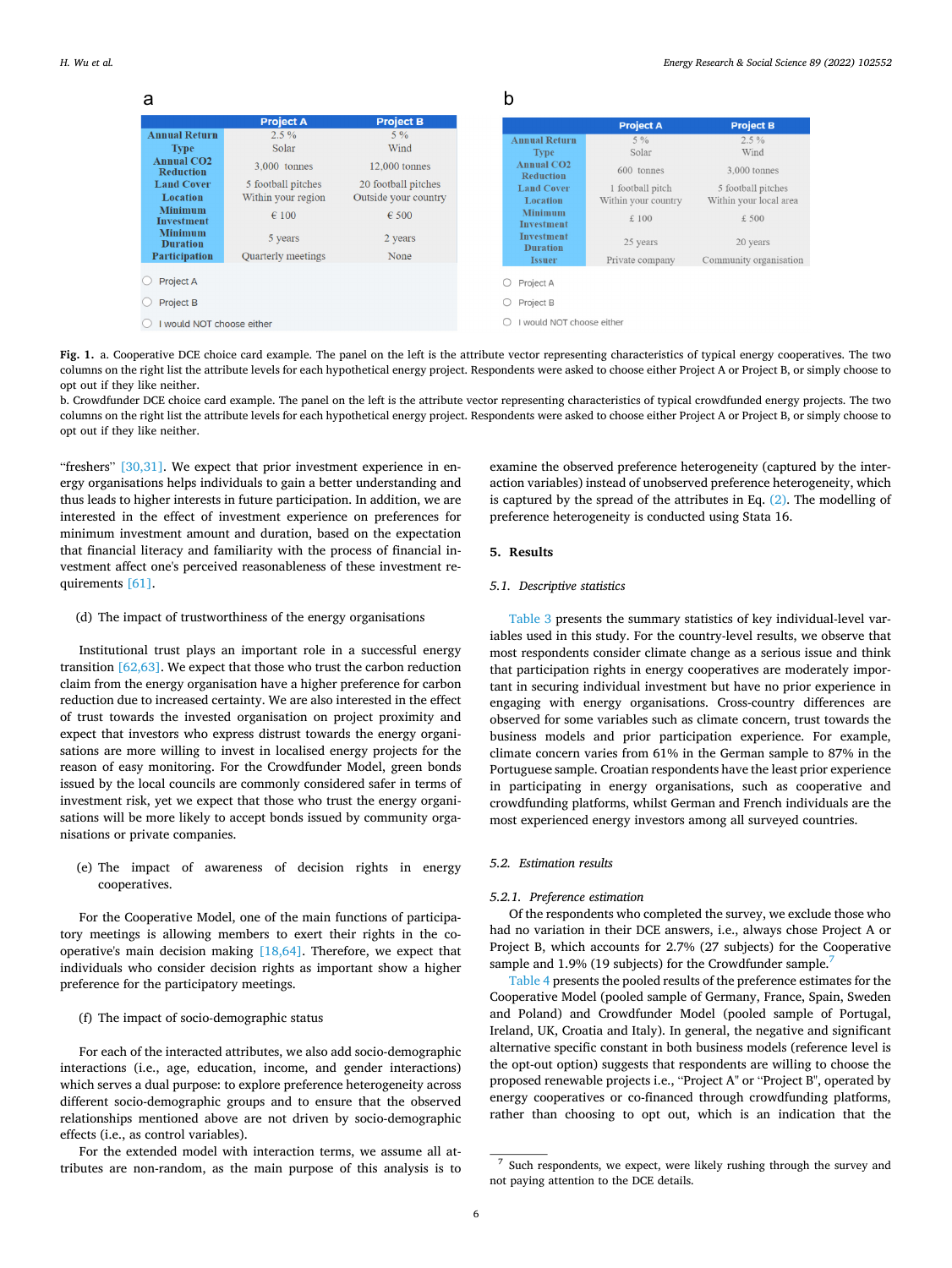#### <span id="page-6-0"></span>**Table 3**

Summary statistics of individual characteristic variables used in the choice modelling.

|                          | <b>Energy Cooperative</b> |                |                |                |                | Energy Crowdfunder |          |           |           |           |          |           |
|--------------------------|---------------------------|----------------|----------------|----------------|----------------|--------------------|----------|-----------|-----------|-----------|----------|-----------|
|                          | Pooled                    | Germany        | France         | Spain          | Sweden         | Poland             | Pooled   | Portugal  | UK        | Ireland   | Croatia  | Italy     |
| Variables <sup>a,c</sup> | Mean<br>(S.D.)            |                |                |                |                |                    |          |           |           |           |          |           |
| Age                      | 42.25                     | 43.34          | 43.61          | 41.80          | 42.10          | 40.50              | 42.64    | 41.17     | 47.23     | 45.20     | 37.18    | 42.84     |
|                          | (14.93)                   | (14.41)        | (16.24)        | (14.38)        | (15.12)        | (14.24)            | (15.15)  | (14.22)   | (17.11)   | (17.03)   | (10.49)  | (14.13)   |
| Male                     | 0.49                      | 0.54           | 0.43           | 0.51           | 0.50           | 0.51               | 0.47     | 0.50      | 0.44      | 0.46      | 0.47     | 0.49      |
|                          | (0.50)                    | (0.50)         | (0.50)         | (0.50)         | (0.50)         | (0.50)             | (0.50)   | (0.50)    | (0.50)    | (0.50)    | (0.50)   | (0.50)    |
| Tertiary education       | 0.61                      | 0.50           | 0.62           | 0.72           | 0.63           | 0.56               | 0.55     | 0.63      | 0.57      | 0.52      | 0.65     | 0.43      |
|                          | (0.49)                    | (0.50)         | (0.49)         | (0.45)         | (0.48)         | (0.50)             | (0.50)   | (0.48)    | (0.50)    | (0.50)    | (0.48)   | (0.49)    |
| Income $(\epsilon)$      | 31,556                    | 42,445         | 34,417         | 32,120         | 31,930         | 17,304             | 29,745   | 24,077    | 37,744    | 39,733    | 17,336   | 31,213    |
|                          | (26,994)                  | (34, 576)      | (28, 393)      | (23,668)       | (23, 112)      | (15, 539)          | (24,721) | (20, 816) | (28, 370) | (28, 656) | (13,688) | (22, 112) |
| Climate Concern          | 0.72                      | 0.61           | 0.74           | 0.80           | 0.67           | 0.78               | 0.76     | 0.87      | 0.65      | 0.75      | 0.76     | 0.74      |
|                          | (0.44)                    | (0.49)         | (0.44)         | (0.40)         | (0.47)         | (0.42)             | (0.43)   | (0.33)    | (0.48)    | (0.43)    | (0.42)   | (0.44)    |
| Trust                    | 0.35                      | 0.28           | 0.29           | 0.40           | 0.28           | 0.51               | 0.30     | 0.43      | 0.23      | 0.32      | 0.28     | 0.25      |
|                          | (0.48)                    | (0.45)         | (0.45)         | (0.49)         | (0.45)         | (0.50)             | (0.46)   | (0.49)    | (0.42)    | (0.47)    | (0.45)   | (0.43)    |
| Active Participation     | 0.48<br>(0.50)            | 0.44<br>(0.50) | 0.53<br>(0.50) | 0.53<br>(0.50) | 0.33<br>(0.47) | 0.59<br>(0.49)     | n.a      | n.a       | n.a       | n.a       | n.a      | n.a       |
| Energy experience        | 0.16                      | 0.18           | 0.22           | 0.16           | 0.15           | 0.09               | 0.11     | 0.10      | 0.13      | 0.11      | 0.08     | 0.15      |
|                          | (0.36)                    | (0.38)         | (0.41)         | (0.36)         | (0.36)         | (0.28)             | (0.32)   | (0.30)    | (0.34)    | (0.31)    | (0.28)   | (0.35)    |
| Risk averse              | 0.67                      | 0.74           | 0.66           | 0.61           | 0.63           | 0.72               | 0.69     | 0.62      | 0.80      | 0.69      | 0.66     | 0.72      |
|                          | (0.47)                    | (0.44)         | (0.48)         | (0.49)         | (0.48)         | (0.45)             | (0.46)   | (0.49)    | (0.40)    | (0.46)    | (0.47)   | (0.45)    |

<sup>a</sup> Age is the actual age; Male is the percentage of male respondents; Income is the self-reported income level; Tertiary education is a dummy variable representing whether the respondents have completed tertiary education. Climate Change is a dummy variable representing self-perceived seriousness of climate change (=1 if respondents chose "very serious" or extremely serious" on a 5-point Likert-scale question), and equals to 0 otherwise; Trust is a dummy variable representing selfperceived trustworthiness of the carbon reduction claim by the energy organisations, which equals to 1 if respondents stated "4′′ or "5′′ on a 5-point Likert scale question (from 1 = "don't trust at all" to 5 = "fully trust"), and equals to 0 otherwise; Active Participation a dummy variable representing respondents' perception of the importance of actively participating in cooperatives' main decisions in securing their investment in energy cooperatives (=1 if respondents chose "very important" or "extremely important" on a 5-point Likert-scale question, and = 0 otherwise); Energy Experience is a dummy variable representing self-reported prior experience in participating in energy organisations (e.g., energy cooperatives); Risk Averse is a dummy variable representing individual risk attitude elicited using a general survey question.<br><sup>b</sup> Active participation is only relevant for the Cooperative Model and thus measured only in the Cooperative survey.

 $^{\rm c}$  Those who chose "prefer not to answer" were excluded from analysis, which only account for a small proportion.

innovative business approaches are appealing to respondents. This is consistent with findings from Rommel et al. [\[35\]](#page-12-0) (using a sample of about 2000 German respondents) that electricity provided by cooperatives is preferred over private by energy consumers.

As for the attribute effects (parameter means), we observe highly significant effects for the annual return attribute in both business models in the expected direction, and the resulting mean estimates of this (lognormally distributed) attribute suggest that respondents prefer higher financial return. Individuals also prefer solar rather than wind technology for renewable projects. We find that individuals for the Cooperative sample prefer higher levels of carbon reduction (with larger land cover), yet the utility gain is not commensurate with the amount of carbon reduction (the increase of land size) – diminishing marginal utility is observed when the level of carbon reduction (project size) increases. A similar pattern is witnessed for individuals in the crowdfunding scenarios, except that they do not show a higher preference for 600 t of carbon reduction (project size equivalent to a football pitch) compared with 150 t of carbon reduction (project size equivalent to 1/4 football pitch).

We observe that respondents do not show preferences for a withinregion or within-country project compared with a local project, yet they oppose building renewable projects outside their countries, which is consistent with Kalkbrenner et al. [\[31\]](#page-12-0) using a sample of 953 German respondents, implying that citizens hold a "patriotic" attitude towards energy generation. We find that respondents in both business models dislike a higher amount of minimum investment. For the Cooperative Model, respondents dislike a 5-year lock-in period as an investment requirement but are indifferent to a short duration (1 year or 2 years), compared with no minimum duration requirement. A similar pattern is observed for the Crowdfunder Model where a longer investment duration is assumed. We find that individuals are insensitive to a mediumterm 5-year or 10-year contract compared with a short-term contract (1-year), yet oppose a long-term contract (20 years or 25 years).

For the participation attribute, which is a unique feature of energy cooperatives, respondents do not obtain significant utility from the presence of meetings organised by energy cooperatives with opportunities to be involved in the decision making of cooperatives' important affairs. For the Crowdfunder Model, the results show that respondents do not demonstrate significant differential preferences between community organisations and local councils as issuers of climate bonds, but dislike lending to a private company.

[Tables 5a and 5b](#page-8-0) show the country-specific results, in which crosscountry differences in preference estimates are observed for several attributes. First, solar is preferred over wind projects only for Spain, Sweden, Portugal, Ireland and the UK; respondents in other surveyed countries are indifferent between the two renewable technologies. Second, there are distinctive patterns across different countries in terms of the carbon reduction and project size attribute. Preference estimates for the Spanish respondents increase monotonically, implying that a higher level of carbon reduction (larger project size) is always preferred, whilst respondents from the other four countries generally do not show higher preferences for increased levels of carbon reduction (larger project size). The cross-country differences are also observed for the Crowdfunder Model, where the pattern of preference estimates for the Croatian and Italian respondents is monotonic, whilst individuals from the other three surveyed countries are not. Thirdly, German, Swedish and UK respondents are not against building energy projects outside their countries, whilst survey participants in most other countries oppose this scenario. Fourth, we find that individuals' attitudes towards investment requirements are moderately different across countries. For example, individuals from Portugal and Italy are indifferent to a 20-year and a 25-year investment contract, yet those from the other countries are opposed to a lengthy agreement such as this. Lastly, although respondents from all other countries are not particularly interested in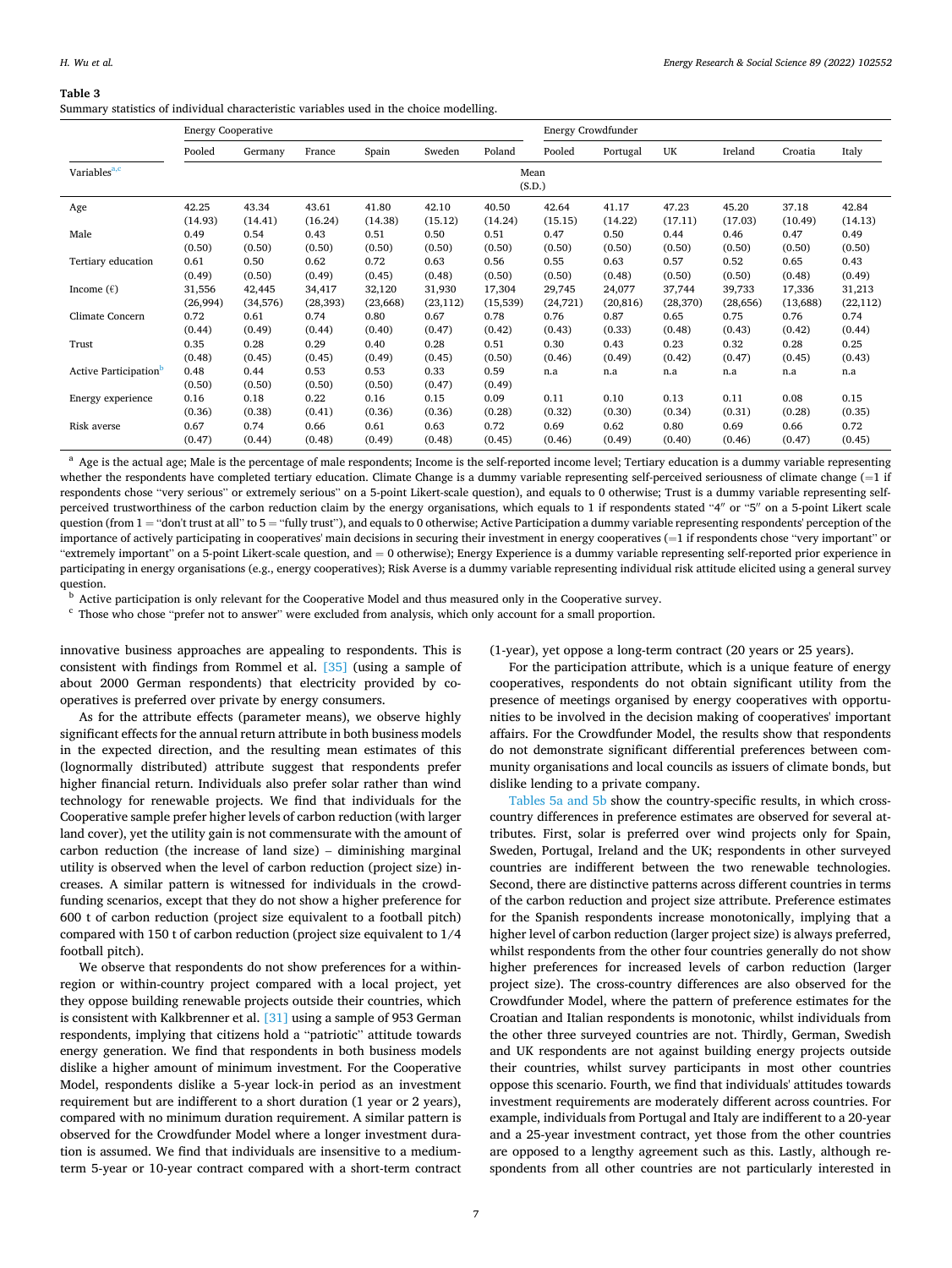#### <span id="page-7-0"></span>**Table 4**

Result from the mixed logit model for the pooled cooperative sample and crowdfunder sample.

| Variables                  | Cooperative |                 | Crowdfunder |                 |
|----------------------------|-------------|-----------------|-------------|-----------------|
|                            | Mean        | SD <sup>d</sup> | Mean        | SD <sup>d</sup> |
| Constant                   | $-2.315***$ | ***             | $-3.405$    | ***             |
|                            | (0.111)     |                 |             |                 |
| Annual return <sup>a</sup> | $0.279***$  | ***             | $0.200***$  | ***             |
|                            | (0.029)     |                 | (0.015)     |                 |
| Wind project               | $-0.328***$ | ***             | $-0.186***$ | ***             |
|                            | (0.048)     |                 | (0.044)     |                 |
| 600 t (1 fp)               | $0.247***$  |                 | 0.013       | ***             |
|                            | (0.069)     |                 | (0.071)     |                 |
| 3000 t (5 fp)              | $0.249***$  | ***             | $0.222***$  |                 |
|                            | (0.074)     |                 | (0.064)     |                 |
| 6000 t (10 fp)             | $0.321***$  | ***             | $0.153*$    |                 |
|                            | (0.07)      |                 | (0.08)      |                 |
| 12,000 t (20 fp)           | $0.490***$  | ***             | $0.402***$  | ***             |
|                            | (0.082)     |                 | (0.08)      |                 |
| Within region              | 0.062       |                 | 0.059       | $\star$         |
|                            | (0.06)      |                 | (0.061)     |                 |
| Within country             | 0.082       |                 | 0.003       |                 |
|                            | (0.062)     |                 | (0.057)     |                 |
| Outside country            | $-0.447***$ | ***             | $-0.394***$ | ***             |
|                            | (0.067)     |                 | (0.067)     |                 |

| Additional Attributes for the Cooperative Model |             |  |  |  |  |  |  |
|-------------------------------------------------|-------------|--|--|--|--|--|--|
| Minimum investment <sup>c</sup>                 | $-0.202***$ |  |  |  |  |  |  |
|                                                 | (0.019)     |  |  |  |  |  |  |
| Minimum term (1 year)                           | $-0.018$    |  |  |  |  |  |  |
|                                                 | (0.058)     |  |  |  |  |  |  |
| Minimum term (2 years)                          | 0.082       |  |  |  |  |  |  |

|                           | (0.058)    |     |
|---------------------------|------------|-----|
| Minimum term (5 years)    | $-0.19***$ | ÷   |
|                           | (0.062)    |     |
| <b>Quarterly meetings</b> | 0.036      |     |
|                           | (0.053)    |     |
| Annual meetings           | 0.027      | *** |
|                           | (0.049)    |     |

Additional Attributes for the Crowdfunder Model Minimum investment  $\frac{b}{2}$   $\qquad \qquad -0.479***$  \*\*\*

|                              |         | (0.067)     |         |  |
|------------------------------|---------|-------------|---------|--|
| Minimum term (5 years)       |         | 0.063       | ***     |  |
|                              |         | (0.065)     |         |  |
| Minimum term (10 years)      |         | 0.068       |         |  |
|                              |         | (0.069)     |         |  |
| Minimum term (20 years)      |         | $-0.285***$ | $\star$ |  |
|                              |         | (0.067)     |         |  |
| Minimum term (25 years)      |         | $-0.293***$ | ***     |  |
|                              |         | (0.073)     |         |  |
| Community organisation       |         | $-0.078$    |         |  |
|                              |         | (0.047)     |         |  |
| Private company              |         | $-0.186***$ | ***     |  |
|                              |         | (0.05)      |         |  |
|                              |         |             |         |  |
| Model statistics             |         |             |         |  |
| BIC                          | 13,476  | 13,056      |         |  |
| Log-likelihood               | $-6594$ | $-6376$     |         |  |
| No. respondents <sup>e</sup> | 991     | 971         |         |  |
| No. of countries             | 5       | 5           |         |  |
|                              |         |             |         |  |

Standard errors in parentheses \*\*\*  $p < 0.01$ , \*\*  $p < 0.05$ , \*  $p < 0.1$ .<br>
<sup>a</sup> Annual return is log-normally distributed.<br>
<sup>b</sup> "t" here means tonnes and "fp" means football pitch(es).<br>
<sup>c</sup> Minimum investment is treated as l

resented by stars of significance levels due to limited space. Full results are presented in Table A.2 in the appendix.  $\rm ^e$  The model estimation excluded those who constantly chose "Project A" or

"Project B" throughout the experiment.

participating in annual meetings organised by energy cooperatives, Spanish respondents value those meetings. For the Crowdfunder Model, we observe that UK, Croatian and Italian respondents do not distinguish between private companies or local councils as climate bond issuers, but local councils are significantly more preferred by those from the other two countries.

Segmentation analysis is conducted to further explore observed preference heterogeneity across socio-demographic groups and groups with different attitudes and prior experience towards energy cooperatives. The key results of the analysis are presented in Table A.4a and Table A.4b in the appendix for the Cooperative Model and Crowdfunder Model, respectively. We notice the existence of preference heterogeneity for several attributes across socio-demographic groups and report the key findings here:

- Males and those with higher income are more likely to be interested in economic returns for the Cooperative Model, yet this is not observed for the Crowdfunder sample. Females have higher preferences for community organisations over local councils as climate bond issuers.
- Older respondents seem to dislike higher levels of carbon reduction (or bigger projects with more land cover) and, in the case of energy crowdfunding, long investment contracts. Age is also a predictor for individual preference for the project location, with older respondents being more willing to retain the energy projects in their local areas rather than elsewhere.
- As for the attitudinal variables, those who consider climate change as a serious issue unsurprisingly prefer a higher level of carbon reduction.
- Risk-averse individuals dislike higher annual returns and prefer local councils rather than community organisations as bond issuers for the Crowdfunder Model.
- Those with prior experience in participating in energy organisations are less averse to higher minimum investment requirements for projects under cooperative governance, but this is not observed for the Crowdfunder Model. In addition, the correlation between prior experience and preference for participatory meetings is not observed.
- Organisational trust explains preference heterogeneity for several attributes for both business models. For example, those who trust the organisations' carbon reduction claims show a higher preference for carbon reduction and are more tolerant for the projects to be built in non-local areas (i.e., within or outside the country). For the Crowdfunder Model, trust positively influences the acceptance of community organisations or private companies as green bond issuers compared with local councils.

# *5.2.2. Willingness-to-accept estimation*

To summarise this section, we quantify to what extent individuals are willing to sacrifice financial returns (willingness-to-accept (WTA)) for non-financial attribute improvements. The results in [Fig. 2](#page-10-0) suggest that respondents place high values on  $CO<sub>2</sub>$  reduction (land size), solar technology, and express a high willingness to avoid projects being built outside their countries for the Cooperative Model. For example, respondents would be willing to sacrifice 1.7 percentage points (PPs) of annual return for projects with carbon reductions of 12,000 t instead of 500 t (and a corresponding increase in project size from a quarter football pitch to 20 football pitches equivalent). Furthermore, individuals would need to be compensated 1.1 PPs for wind projects (relative to solar).

For the Crowdfunder Model, we observe similar patterns for the attributes that are common between the two business models, except that the minimum amount of investment is valued as more important for (0.7 PPs vs 2.4 PPs). In terms of the term-money trade-off, individuals would sacrifice as much as 1.4 PPs in order to avoid a long-term contract (e.g., 20 years). Respondents are willing to forgo a 0.9 PPs for climate bonds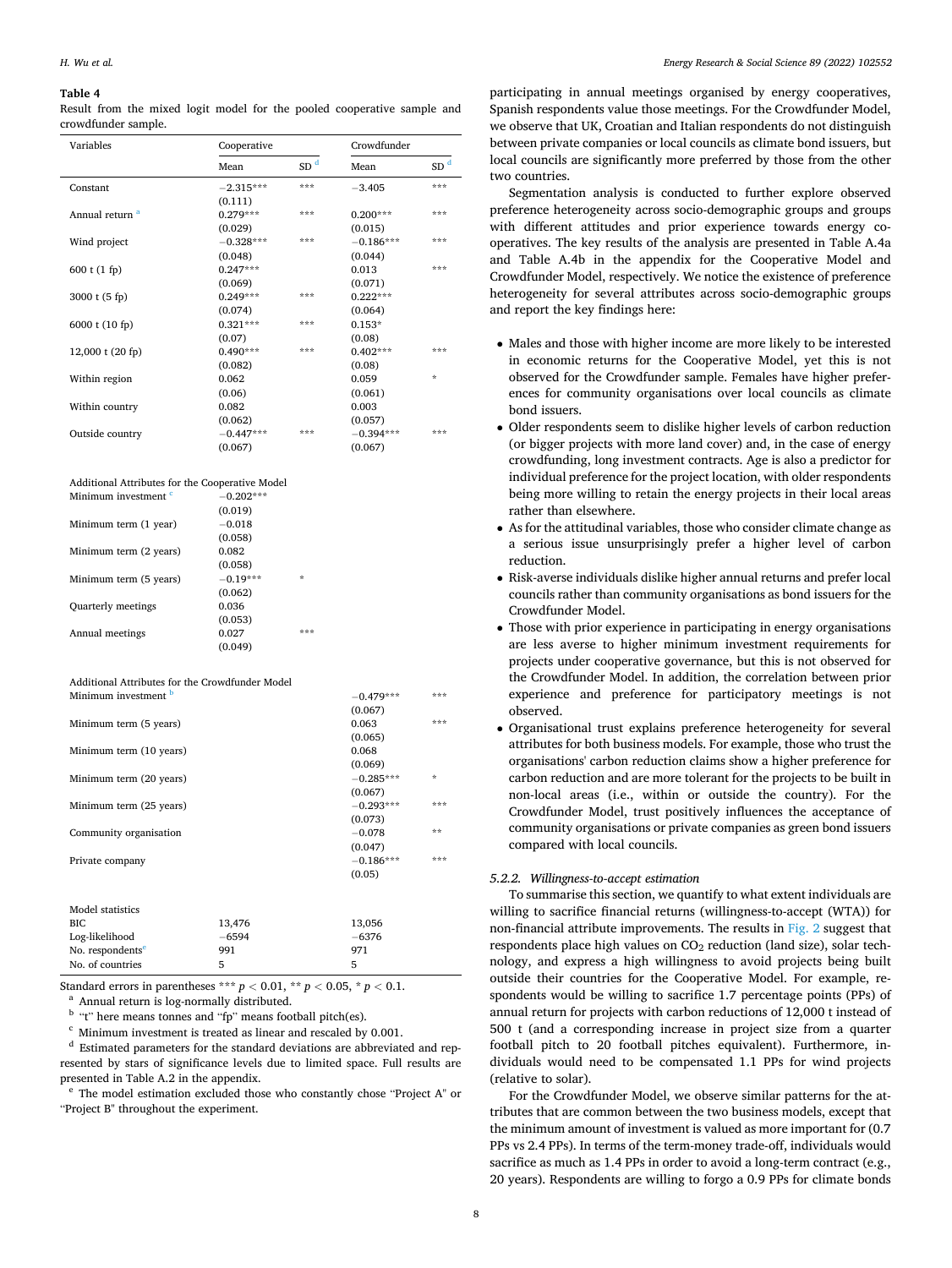#### <span id="page-8-0"></span>**Table 5a**

Country-specific results of the mixed logit models (Cooperative Model).

| Variables                      | Germany     |                 | France      |                 | Spain       |                    | Sweden      |                 | Poland      |                 |
|--------------------------------|-------------|-----------------|-------------|-----------------|-------------|--------------------|-------------|-----------------|-------------|-----------------|
|                                | Mean        | SD <sup>d</sup> | Mean        | SD <sup>d</sup> | Mean        | SD <sup>d</sup>    | Mean        | SD <sup>d</sup> | Mean        | SD <sup>d</sup> |
| Constant                       | $-1.446***$ | ***             | $-1.214***$ | $* * *$         | $-1.214***$ | $\star\star\star$  | $-2.260***$ | ***             | $-3.047***$ | $***$           |
|                                | (0.370)     |                 | (0.364)     |                 | (0.364)     |                    | (0.369)     |                 | (0.382)     |                 |
| Annual return <sup>a</sup>     | $0.349***$  | ***             | $0.352**$   |                 | $0.300***$  |                    | $0.214***$  |                 | $0.324*$    |                 |
|                                | (0.053)     |                 | (0.144)     |                 | (0.115)     |                    | (0.048)     |                 | (0.193)     |                 |
| Wind project                   | $-0.383***$ | ***             | $-0.437***$ | ***             | $-0.184$    | $* * *$            | $-0.185*$   | ***             | $-0.537***$ | ***             |
|                                | (0.115)     |                 | (0.115)     |                 | (0.114)     |                    | (0.111)     |                 | (0.127)     |                 |
| $600$ t (1 fp) $^{\rm b}$      | 0.189       |                 | $0.379**$   |                 | 0.240       |                    | $-0.059$    |                 | $0.603***$  |                 |
|                                | (0.162)     |                 | (0.173)     |                 | (0.171)     |                    | (0.156)     |                 | (0.182)     |                 |
| 3000 t $(5$ fp) $b$            | 0.074       | $\star$         | 0.268       | $* * *$         | $0.513***$  | $\star\star\star$  | $-0.107$    |                 | $0.574***$  |                 |
|                                | (0.175)     |                 | (0.199)     |                 | (0.193)     |                    | (0.168)     |                 | (0.183)     |                 |
| 6000 t $(10$ fp) $b$           | 0.202       | $* *$           | $0.313*$    | ***             | $0.783***$  | $* * *$            | 0.035       | ***             | $0.366**$   | ***             |
|                                | (0.168)     |                 | (0.182)     |                 | (0.172)     |                    | (0.162)     |                 | (0.175)     |                 |
| 12,000 t (20 fp) $\frac{b}{b}$ | 0.135       | $* *$           | $0.561***$  | $* * *$         | $0.953***$  | $\star\star\star$  | 0.275       | ***             | $0.662***$  | ***             |
|                                | (0.187)     |                 | (0.200)     |                 | (0.208)     |                    | (0.189)     |                 | (0.211)     |                 |
| Within region                  | 0.090       |                 | 0.145       | $\star$         | 0.077       | $\dot{\mathbf{x}}$ | $0.236*$    |                 | $-0.200$    |                 |
|                                | (0.145)     |                 | (0.156)     |                 | (0.152)     |                    | (0.138)     |                 | (0.144)     |                 |
| Within country                 | $-0.02$     |                 | 0.216       |                 | 0.145       |                    | $0.247*$    |                 | $-0.041$    |                 |
|                                | (0.149)     |                 | (0.157)     |                 | (0.162)     |                    | (0.148)     |                 | (0.147)     |                 |
| Outside country                | $-0.277*$   | $**$            | $-0.485***$ | $* * *$         | $-0.710***$ | $\star\star\star$  | $-0.236$    | ***             | $-0.736***$ | ***             |
|                                | (0.154)     |                 | (0.169)     |                 | (0.179)     |                    | (0.153)     |                 | (0.169)     |                 |
| Minimum amount <sup>c</sup>    | $-0.228***$ | ***             | $-0.189***$ | ***             | $-0.258***$ | $* * *$            | $-0.269***$ | ***             | $-0.174***$ | ***             |
|                                | (0.046)     |                 | (0.045)     |                 | (0.059)     |                    | (0.051)     |                 | (0.042)     |                 |
| Minimum term (1 year)          | $-0.216$    |                 | 0.040       |                 | 0.193       |                    | $-0.177$    |                 | 0.121       | $\star$         |
|                                | (0.140)     |                 | (0.144)     |                 | (0.147)     |                    | (0.130)     |                 | (0.141)     |                 |
| Minimum term (2 years)         | 0.124       |                 | 0.152       |                 | 0.223       |                    | $-0.046$    |                 | 0.082       |                 |
|                                | (0.140)     |                 | (0.152)     |                 | (0.146)     |                    | (0.132)     |                 | (0.139)     |                 |
| Minimum term (5 years)         | $-0.396***$ |                 | $-0.257$    | $\star$ $\star$ | $-0.063$    | $\pm\pm$           | $-0.310**$  |                 | $-0.013$    | $\star$         |
|                                | (0.147)     |                 | (0.165)     |                 | (0.150)     |                    | (0.143)     |                 | (0.154)     |                 |
| <b>Quarterly</b> meetings      | $-0.019$    |                 | $-0.059$    |                 | 0.197       |                    | 0.058       |                 | $-0.025$    |                 |
|                                | (0.126)     |                 | (0.131)     |                 | (0.132)     |                    | (0.122)     |                 | (0.128)     |                 |
| Annual meetings                | $-0.113$    | $* *$           | $-0.211$    | ***             | $0.343***$  | $* * *$            | 0.026       | **              | 0.101       | ***             |
|                                | (0.119)     |                 | (0.129)     |                 | (0.124)     |                    | (0.112)     |                 | (0.122)     |                 |
|                                |             |                 |             |                 |             |                    |             |                 |             |                 |
| Model statistics               |             |                 |             |                 |             |                    |             |                 |             |                 |
| <b>BIC</b>                     | 2799        |                 | 2910        |                 | 2708        |                    | 3003        |                 | 2732        |                 |
| Log-likelihood                 | $-1282$     |                 | $-1337$     |                 | $-1236$     |                    | $-1383$     |                 | $-1248$     |                 |
| No. respondents                | 192         |                 | 199         |                 | 196         |                    | 205         |                 | 199         |                 |

Standard errors in parentheses \*\*\*  $p < 0.01$ , \*\*  $p < 0.05$ , \*  $p < 0.1$ .<br><sup>a</sup> Annual return is log-normally distributed.<br><sup>b</sup> "t" here means tonnes and "fp" means football pitch(es).<br><sup>c</sup> Minimum investment is treated as line Table A.3a in the appendix.

issued by local councils instead of private companies.

# **6. Discussion and conclusions**

Given the climate emergency and its potentially catastrophic effects on human health and on the global economy, a fundamental energy transition is urgently needed and can only be achieved through multidimensional participation, including from citizens. Energy projects crowdfunded or co-owned by citizens are increasingly popular in some European countries with the aim of scaling up renewable energy production. Unlike large and private energy providers, energy initiatives reflect a bottom-up business model and emphasise the power of citizens in achieving climate neutrality. Although a few studies have investigated EU citizens' attitudes towards how renewable projects are organised, the investigation is predominantly focused on the German population. Given that the development of RE and energy initiatives varies greatly across European countries, it is less clear whether Germany's successful experience in promoting community-based energy initiatives can be replicated in other European countries.

We expand the investigation of citizens' attitudes towards energy initiatives to multiple European countries and explore their preferences for characteristics of energy projects operated by cooperatives or crowdfunded by citizen investment using discrete choice experiments.

Our pooled results indicate that EU citizens are willing to invest in renewable projects through crowdfunding platforms or operated by energy cooperatives, and the investment intentions are motivated by both financial returns and environmental concerns. Whilst direct comparisons are challenging due to differences in methodologies and sample sizes, the results presented here vary from those conducted among the German population. For example, we do not find significant preferences for project proximity, if it is built within one's country, whilst Sagebiel et al. [\[6\]](#page-11-0) (with a sample of 287 German respondents) and Salm et al. [\[29\]](#page-12-0) (with a sample of 1041 German respondents) found a significant preference for local-level, compared with national-level energy generation. For the Cooperative Model, our results suggest that individuals are overall less interested in the participatory opportunities provided by energy cooperatives, yet this is contradictory to the findings in Sagebiel et al. [\[6\]](#page-11-0) and Knoefel et al. [\[32\]](#page-12-0) (with a sample of 1858 German respondents) in which respondents from the general public value the opportunity to participate in the decision making of community-based energy cooperatives. In addition, our country-level results suggest the existence of a moderate-level cross-country heterogeneity in individuals' preferences for several characteristics of energy initiatives for example, the level of carbon reduction and project size, investment requirements, and open participation (for the Cooperative Model) and type of bond issuers (for the Crowdfunder Model). These results imply that citizens'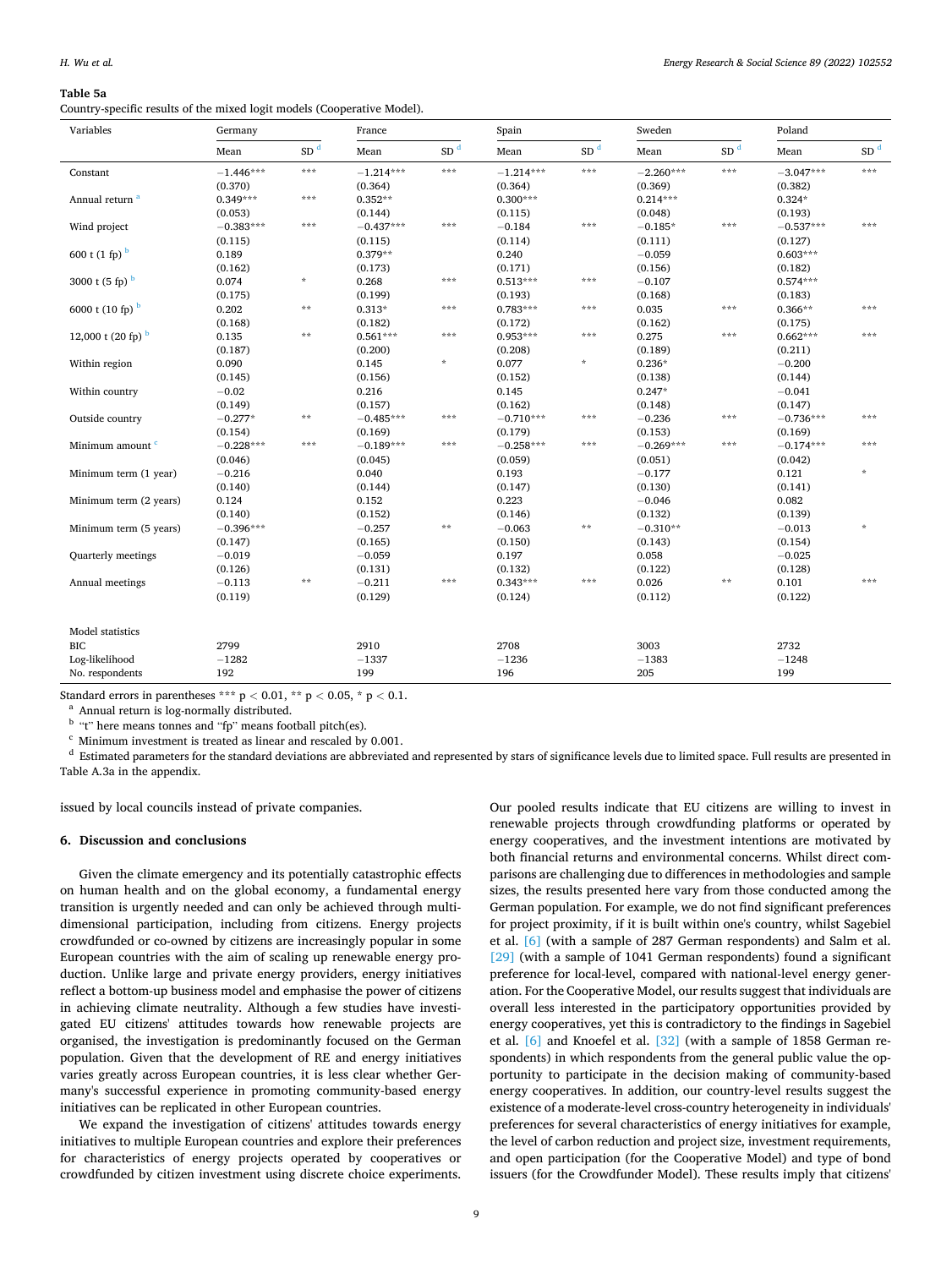# <span id="page-9-0"></span>**Table 5b**

Country-specific results of the mixed logit models (Crowdfunder Model).

| Variables                       | Portugal    |                   | UK          |                 | Ireland     |                 | Croatia     |                 | Italy       |                 |
|---------------------------------|-------------|-------------------|-------------|-----------------|-------------|-----------------|-------------|-----------------|-------------|-----------------|
|                                 | Mean        | $SD$ <sup>d</sup> | Mean        | SD <sup>d</sup> | Mean        | SD <sup>d</sup> | Mean        | SD <sup>d</sup> | Mean        | SD <sup>d</sup> |
| Constant                        | $-5.049***$ | ***               | $-1.749***$ | $* * *$         | $-2.578***$ | $* * *$         | $-4.776***$ | $* * *$         | $-3.159***$ | ***             |
|                                 | (1.060)     |                   | (0.416)     |                 | (0.445)     |                 | (0.661)     |                 | (0.440)     |                 |
| Annual return <sup>a</sup>      | $0.380***$  | $\star$ $\star$   | $0.240***$  | $**$            | $0.189***$  | $\frac{1}{N}$   | $0.143***$  | ***             | $0.171***$  | ***             |
|                                 | (0.073)     |                   | (0.043)     |                 | (0.052)     |                 | (0.022)     |                 | (0.030)     |                 |
| Wind project                    | $-0.245*$   | ***               | $-0.105$    | $* * *$         | 0.056       | $* * *$         | $-0.432***$ | ***             | $-0.342***$ | ***             |
|                                 | (0.135)     |                   | (0.125)     |                 | (0.095)     |                 | (0.094)     |                 | (0.107)     |                 |
| 600 t $(1 \text{ fp})^b$        | 0.137       | ***               | $-0.092$    | ***             | 0.053       | $* *$           | $-0.048$    |                 | 0.035       | **              |
|                                 | (0.215)     |                   | (0.201)     |                 | (0.165)     |                 | (0.147)     |                 | (0.162)     |                 |
| 3000 t $(5$ fp) $b$             | 0.113       |                   | $-0.043$    |                 | $0.510***$  |                 | $0.285**$   |                 | 0.228       |                 |
|                                 | (0.183)     |                   | (0.176)     |                 | (0.148)     |                 | (0.141)     |                 | (0.142)     |                 |
| 6000 t (10 fp) b                | 0.095       |                   | $-0.187$    |                 | 0.141       |                 | $0.373**$   | $\star$ $\star$ | 0.247       |                 |
|                                 | (0.231)     |                   | (0.219)     |                 | (0.188)     |                 | (0.180)     |                 | (0.180)     |                 |
| 12,000 t (20 fp) $b$            | $0.455**$   | ***               | 0.092       | ***             | $0.553***$  | $* * *$         | $0.548***$  | ***             | $0.414**$   | ***             |
|                                 | (0.231)     |                   | (0.229)     |                 | (0.188)     |                 | (0.177)     |                 | (0.176)     |                 |
| Within region                   | 0.225       |                   | 0.062       |                 | 0.000       |                 | 0.046       | ***             | $-0.001$    |                 |
|                                 | (0.17)      |                   | (0.177)     |                 | (0.136)     |                 | (0.139)     |                 | (0.139)     |                 |
| Within country                  | 0.207       |                   | $-0.134$    |                 | $-0.011$    |                 | $-0.069$    |                 | 0.029       |                 |
|                                 | (0.162)     |                   | (0.169)     |                 | (0.132)     |                 | (0.123)     |                 | (0.129)     |                 |
| Outside country                 | $-0.689***$ | ***               | $-0.169$    |                 | $-0.274**$  |                 | $-0.638***$ | ***             | $-0.401***$ | $\star$         |
|                                 | (0.212)     |                   | (0.184)     |                 | (0.138)     |                 | (0.151)     |                 | (0.148)     |                 |
| Minimum investment <sup>c</sup> | $-0.782***$ | $**$              | $-1.011***$ | ***             | $-0.073$    | $\star\star$    | $-0.401***$ |                 | $-0.678***$ | $\frac{1}{N}$   |
|                                 | (0.208)     |                   | (0.226)     |                 | (0.144)     |                 | (0.139)     |                 | (0.153)     |                 |
| Minimum term                    | 0.028       |                   | 0.062       |                 | $0.314**$   |                 | $-0.004$    | $\star$ $\star$ | $-0.025$    |                 |
| (5 years)                       | (0.183)     |                   | (0.181)     |                 | (0.143)     |                 | (0.143)     |                 | (0.143)     |                 |
| Minimum term                    | $0.501**$   | $\star$ $\star$   | 0.070       | ***             | $-0.039$    | $\star\star$    | 0.009       |                 | $-0.017$    |                 |
| $(10 \text{ years})$            | (0.203)     |                   | (0.194)     |                 | (0.163)     |                 | (0.151)     |                 | (0.154)     |                 |
| Minimum term                    | 0.070       |                   | $-0.602***$ | ***             | $-0.422***$ |                 | $-0.398***$ | $\star$         | $-0.291*$   | $\star$         |
| $(20 \text{ years})$            | (0.183)     |                   | (0.203)     |                 | (0.158)     |                 | (0.154)     |                 | (0.152)     |                 |
| Minimum term                    | $-0.100$    | ***               | $-0.683***$ | $* * *$         | $-0.350**$  | $\pm \pm$       | $-0.267*$   |                 | $-0.312*$   | ***             |
| $(25 \text{ years})$            | (0.223)     |                   | (0.222)     |                 | (0.167)     |                 | (0.154)     |                 | (0.167)     |                 |
| Community organisation          | $-0.120$    |                   | 0.040       |                 | $-0.229*$   | $\star\star$    | $-0.020$    |                 | $-0.065$    | **              |
|                                 | (0.136)     |                   | (0.133)     |                 | (0.121)     |                 | (0.104)     |                 | (0.111)     |                 |
| Private company                 | $-0.347**$  | ***               | $-0.127$    | ***             | $-0.412***$ | ***             | $-0.154$    |                 | $-0.070$    |                 |
|                                 | (0.152)     |                   | (0.148)     |                 | (0.13)      |                 | (0.103)     |                 | (0.107)     |                 |
| Model statistics                |             |                   |             |                 |             |                 |             |                 |             |                 |
| <b>BIC</b>                      | 2556        |                   | 2763        |                 | 2845        |                 | 2776        |                 | 2810        |                 |
| Log-likelihood                  | $-1153$     |                   | $-1257$     |                 | $-1297$     |                 | $-1262$     |                 | $-1280$     |                 |
| No. respondents                 | 196         |                   | 187         |                 | 194         |                 | 201         |                 | 193         |                 |

Standard errors in parentheses \*\*\*  $p < 0.01$ , \*\*  $p < 0.05$ , \*  $p < 0.1$ .<br><sup>a</sup> Annual return is log-normally distributed.<br><sup>b</sup> "t" here means tonnes and "fp" means football pitch(es).<br><sup>c</sup> Minimum investment is treated as line Table A.3b in the appendix.

views towards energy initiatives in one country might not be externally valid in all European countries, and research should be conducted on a case-by-case basis. However, we acknowledge that caution needs to be taken regarding the interpretation of our results, as our sample size is relatively small at the country level.

Open participation is a distinctive feature of energy cooperatives, but our DCE findings suggest that it is generally not valued by respondents. Several studies find that customers in small cooperatives are more participative, whilst individuals in large cooperatives, such as Greenpeace Energy, are less involved [\[26,66\].](#page-12-0) Business operation in large cooperatives is mostly managed by professional managers, which is arguably more efficient from a corporate perspective, yet the decisionmaking process is less likely to reflect direct democracy, as advocated in energy cooperatives [\[26\].](#page-12-0) Some personal reasons such as lack of time can also contribute to the reluctance to participate [\[67\].](#page-12-0) Limited engagement (either due to citizens' low willingness to attend or inaccessibility to cooperatives' services) deviate from the participatory characteristic of community-based RE and provide inadequate social benefits, making it merely a financial investment. In our scenario description, the opportunity to influence the decision making of the invested cooperative is substantiated, and we find that respondents who

consider decision making as an important component to secure investment are more likely to state that they would participate in meetings organised by energy cooperatives. Although the dimension of democratic control is included in our experiment, an interesting avenue for future research is to explicitly state other individual and social benefits of open participation, for example, opportunities to participate in educational and communicative activities, round tables and seminars on residential energy use, and assemblies for collective action on climate change.

For both the Cooperative Model and Crowdfunder Model, we find that individuals generally prefer more  $CO<sub>2</sub>$  reduction from renewable projects, yet the marginal utility obtained from a higher level of carbon reduction is decreasing. Recall that the amount of carbon reduction is proportional to the land size of the project in our context, and therefore one possible explanation could be that large-scale energy projects (with the ability to reduce a large amount of carbon emission) contradict the notion of decentralised energy provision committed by energy initiatives (especially true for grassroots companies), making the governing body of the projects less distinctive from large private generators. Second, as the one-member-one-vote approach is commonly applied in energy cooperatives, the presence of the large number of owners dilutes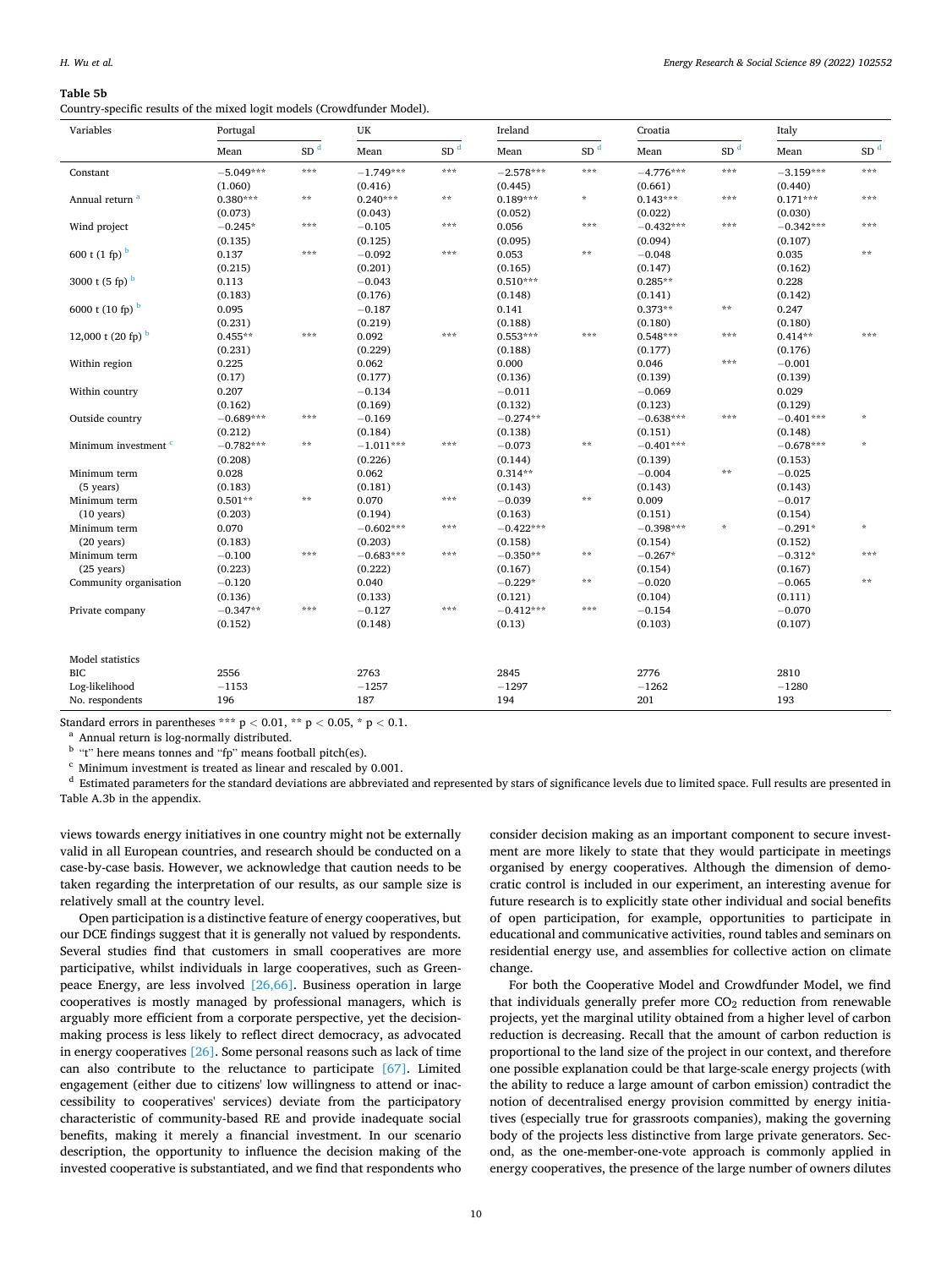<span id="page-10-0"></span>

**Fig. 2.** Mean WTA values for the Cooperative and Crowdfunder sample. The panel on the left represents the characteristics of a typical energy cooperative or a crowdfunded project. The bar represents the extent to which a level is preferred over the reference level of the attribute. The larger the bars on the positive domain (on the negative domain), the more respondents value (dislike) the alternative level relative to the reference level.

*Note:* "fp" refers to football pitch; "coop" refers to attributes for the Cooperative Model and "cf" refers to attributes for the Crowdfunder Model. All the WTA estimates are presented in percentage of annual return. 95% confidence is calculated using Krinsky and Robb [\[65\]](#page-12-0)'s approach.

the decision rights of each individual, driving organisations' decisionmaking process to be less democratic  $[6]$ . In addition, individuals may devalue large wind projects for the potential adverse effects they can perceive, such as, deterioration of biodiversity and visual impacts [\[68\]](#page-12-0). Lastly, the concave utility function may simply be a result of scope insensitivity, a common finding in environmental studies using stated preference methods [69–[71\].](#page-12-0) Despite the realistic assumption of a combined effect of project size and its corresponding capacity in carbon reduction in our study, future research could disentangle the effect of project size from the combined effect by applying a split-sample design with individuals in the new sample being presented with a carbonreduction-only or project-size-only choice cards.

Like all quantitative studies using stated preference methods, our study is not exempt from hypothetical bias [\[72,73\]](#page-12-0), implying that citizens may behave differently when it comes to investing in energy initiatives in real life. For example, individuals may perceive financial returns as more important compared with other attributes, resulting in lower willingness-to-trade with non-financial attributes in making real investment decisions. A cheap talk protocol has been included in our DCE scenario to remind respondents about their budget constraints with the aim of mitigating hypothetical bias [\[74\].](#page-13-0) To identify whether the hypothetical-real gap exists, one direction is to conduct a real-life DCE in which respondents are asked to put real money in the development of energy projects (see Michaud et al. [\[75\]](#page-13-0) and Moser et al. [\[76\]](#page-13-0) for examples from environmental and agricultural studies). Our sample is skewed towards more educated and wealthy people, which has also been found in other DCE studies [\[77,78\]](#page-13-0). One of the explanations is that this is a web-based DCE, and therefore respondents from the online panel need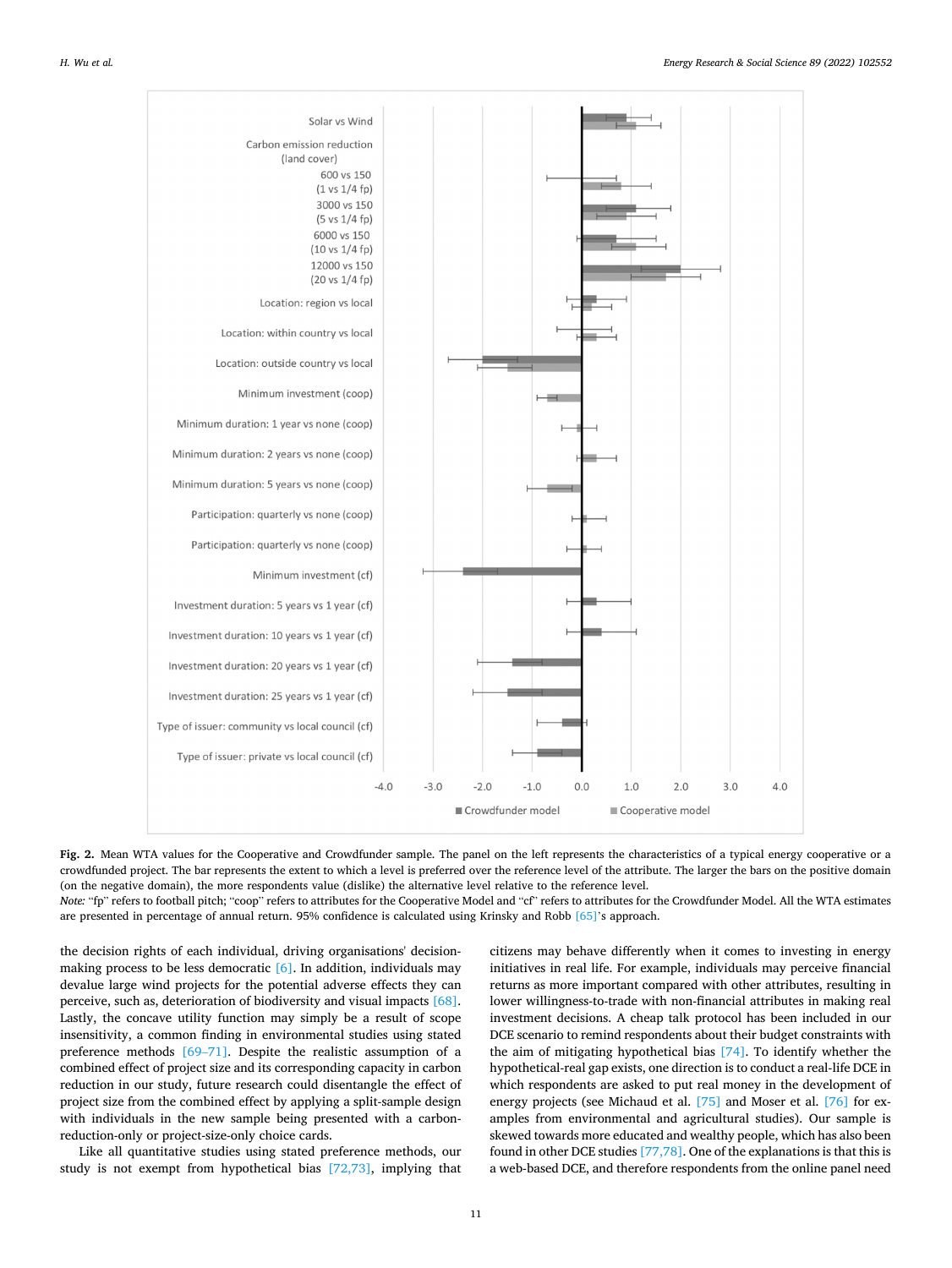<span id="page-11-0"></span>to be able to get access to the internet. Another possibility is respondents with a higher level of education are more interested in topics related to RE. One approach to reach more populations is to include a question asking respondents' general interests in investing in energy communities in a census or national survey. We also acknowledge the limited statistical power of our analysis at the country level due to the relatively low sample size. Low statistical power results in high Type II error, and hence lead to false detection of non-existent effects. Underpowered studies in social science are not uncommon. Ioannidis et al. [\[79\]](#page-13-0)  assessed 159 meta-analyses of empirical economics studies and found that in some areas, over 90% of the studies are identified as lack of statistical power. Although a thorough discussion of statistical power is beyond the scope of this study, systematic review and meta-analysis should be encouraged in social science subjects (as it has been done in medical science) to improve the credibility of their statistical inference.

In conclusion, the findings illustrated in this paper reiterate the potential of upscaling renewable provision through socially innovative business models in Europe. The results indicate that respondents are generally interested in investing in crowdfunded or co-owned renewable projects. In terms of the attributes, individuals show preferences for financial return, solar projects (rather than wind projects) and carbon emissions reduction, whilst having negative preferences for projects being built outside their countries and stringent investment requirements (such as minimum investment amount and minimum investment duration). We also find that these preferences are heterogeneous across different socio-demographic groups, those with different social attitudes and those in different surveyed countries. From a policy perspective, preference and willingness-to-trade estimates obtained from our quantitative analysis can be used to identify attributes that are important to potential investors, and therefore guide incumbent energy operators to improve their energy products and services and provide recommendations for future energy initiatives. For example, avoiding a high minimum investment amount and a long investment duration. Our results from segmentation analysis allow us to identify preference heterogeneity across different social groups (including age and environmental attitudes), and thus assist energy organisations to effectively target social groups for renewable investment and environmental awareness campaigns.

# **Data availability**

The data that support the findings of this study are openly available in ResearchGate through the following DOI links:

*Data* 

Cooperative DCE data: [10.13140/RG.2.2.11823.46245](https://doi.org/10.13140/RG.2.2.11823.46245) 

- Crowdfunder DCE data: [10.13140/RG.2.2.25245.23526](https://doi.org/10.13140/RG.2.2.25245.23526)
- *Codes*

[Table 4](#page-7-0) (Cooperative Model) and [Table 5a:](#page-8-0) [10.13140/RG.2.2.35311](https://doi.org/10.13140/RG.2.2.35311.56480)  [.56480](https://doi.org/10.13140/RG.2.2.35311.56480)

[Table 4](#page-7-0) (Crowdfunder Model) and [Table 5b:](#page-9-0) code [10.13140](https://doi.org/10.13140/RG.2.2.10984.60161)  [/RG.2.2.10984.60161](https://doi.org/10.13140/RG.2.2.10984.60161) 

[Fig. 2](#page-10-0) (codes for WTP estimation for the Cooperative Model): [10](https://doi.org/10.13140/RG.2.2.24406.37442)  [.13140/RG.2.2.24406.37442](https://doi.org/10.13140/RG.2.2.24406.37442) 

[Fig. 2](#page-10-0) (codes for WTP estimation for the Crowdfunder Model): [10](https://doi.org/10.13140/RG.2.2.17695.48808)  [.13140/RG.2.2.17695.48808](https://doi.org/10.13140/RG.2.2.17695.48808) 

Table A.4a: [10.13140/RG.2.2.17977.29284](https://doi.org/10.13140/RG.2.2.17977.29284)

Due to the requirements of our ethical approval, we are only able to share the discrete choice experiment data.

# **Declaration of competing interest**

The authors declare that they have no known competing financial interests or personal relationships that could have appeared to influence the work reported in this paper.

#### **Acknowledgements**

This work was supported by the European Union's Horizon 2020 research and innovation programme [grant agreement No. 837758] via the SocialRES project. The sole responsibility for the content of this study lies with the authors. It does not necessarily reflect the opinion of the European Union. We acknowledge the assistance from Lake Constance Foundation in Germany, Energética in Spain, I-ENER in France, REGEA in Croatia, Goparity in Portugal, and Abundance in the UK. This work was presented at the BEHAVE conference in April 2021, the IEA conference in May 2021, and the IAEE conference in June 2021, and we are thankful for the comments from these conferences which helps us to refine this study.

#### **Appendix A. Supplementary data**

Supplementary data to this article can be found online at [https://doi.](https://doi.org/10.1016/j.erss.2022.102552)  [org/10.1016/j.erss.2022.102552](https://doi.org/10.1016/j.erss.2022.102552).

#### **References**

- [1] Intergovernmental Panel on Climate Change, Summary for Policymakers, in: V. Masson-Delmotte, P. Zhai, H.-O. Pörtner, D. Roberts, J. Skea, P.R. Shukla, A. Pirani, W. Moufouma-Okia, C. Péan, R. Pidcock, S. Connors, J.B.R. Matthews, Y. Chen, X. Zhou, M.I. Gomis, E. Lonnoy, T. Maycock, M. Tignor, T. Waterfield (Eds.), Global Warming of 1.5◦C. An IPCC Special Report on the impacts of global warming of 1.5℃ above pre-industrial levels and related global greenhouse gas emission pathways, in the context of strengthening the global response to the threat of climate change, sustainable development, and efforts to eradicate poverty, 2018. [https://www.ipcc.ch/site/assets/uploads/sites/2/2019/05/SR15\\_S](https://www.ipcc.ch/site/assets/uploads/sites/2/2019/05/SR15_SPM_version_report_LR.pdf)  [PM\\_version\\_report\\_LR.pdf](https://www.ipcc.ch/site/assets/uploads/sites/2/2019/05/SR15_SPM_version_report_LR.pdf). (Accessed 6 February 2021).
- [2] National Energy and Climate Plans, Member State contributions to the EU's 2030 climate ambition, Publications Office of the EU, 2020. [https://op.europa.eu/en/p](https://op.europa.eu/en/publication-detail/-/publication/cbb20594-5f86-11eb-b487-01aa75ed71a1)  [ublication-detail/-/publication/cbb20594-5f86-11eb-b487-01aa75ed71a1](https://op.europa.eu/en/publication-detail/-/publication/cbb20594-5f86-11eb-b487-01aa75ed71a1). (Accessed 6 February 2021).
- [3] C.P.S. De Brauwer, J.J. Cohen, Analysing the potential of citizen-financed community renewable energy to drive Europe's low-carbon energy transition, Renew. Sust. Energ. Rev. 133 (2020), 110300, [https://doi.org/10.1016/j.](https://doi.org/10.1016/j.rser.2020.110300) [rser.2020.110300](https://doi.org/10.1016/j.rser.2020.110300).
- [4] A. Caramizaru, A. Uihlein, Energy Communities: An Overview of Energy and Social Innovation, Publications Office of the European Union, Luxembourg, 2020, <https://doi.org/10.2760/180576>.
- [5] G. Walker, P. Devine-Wright, S. Hunter, H. High, B. Evans, Trust and community: exploring the meanings, contexts and dynamics of community renewable energy, Energy Policy 38 (2010) 2655–2663, [https://doi.org/10.1016/j.](https://doi.org/10.1016/j.enpol.2009.05.055) [enpol.2009.05.055](https://doi.org/10.1016/j.enpol.2009.05.055).
- [6] J. Sagebiel, J.R. Müller, J. Rommel, Are consumers willing to pay more for electricity from cooperatives? Results from an online Choice Experiment in Germany, Energy Res.Soc. Sci. 2 (2014) 90–101, [https://doi.org/10.1016/j.](https://doi.org/10.1016/j.erss.2014.04.003) [erss.2014.04.003](https://doi.org/10.1016/j.erss.2014.04.003).
- [7] T. Bauwens, P. Devine-Wright, Positive energies?An empirical study of community energy participation and attitudes to renewable energy, Energy Policy 118 (2018) 612–625, <https://doi.org/10.1016/j.enpol.2018.03.062>.
- [8] N. Lienhoop, Acceptance of wind energy and the role of financial and procedural participation: an investigation with focus groups and choice experiments, Energy Policy 118 (2018) 97–105, <https://doi.org/10.1016/j.enpol.2018.03.063>.
- [9] C. Candelise, Smart financing and empowerment: the use of crowdfunding in the energy sector, in: The 57th Annual Conference for Italian Economic Association, Milan, 2016. [https://www.siecon.org/sites/siecon.org/files/oldfiles/uploads/20](https://www.siecon.org/sites/siecon.org/files/oldfiles/uploads/2016/09/CANDELISE.pdf) [16/09/CANDELISE.pdf](https://www.siecon.org/sites/siecon.org/files/oldfiles/uploads/2016/09/CANDELISE.pdf). (Accessed 15 May 2021).
- [10] [W. De Broeck, Crowdfunding platforms for renewable energy investments: an](http://refhub.elsevier.com/S2214-6296(22)00058-5/rf202203030306265490) [overview of best practices in the EU, Int. J. Sustain. Energy Plann. Manag. 15](http://refhub.elsevier.com/S2214-6296(22)00058-5/rf202203030306265490) [\(2018\) 3](http://refhub.elsevier.com/S2214-6296(22)00058-5/rf202203030306265490)–10.
- [11] S. Soeiro, M.F. Dias, Energy cooperatives in southern european countries: are they relevant for sustainability targets? Energy Rep. 6 (2020) 448–453, [https://doi.org/](https://doi.org/10.1016/j.egyr.2019.09.006)  [10.1016/j.egyr.2019.09.006](https://doi.org/10.1016/j.egyr.2019.09.006).
- [12] R.J. Hewitt, N. Bradley, A. Baggio Compagnucci, C. Barlagne, A. Ceglarz, R. Cremades, B. Slee, Social innovation in community energy in Europe: a review of the evidence, Front. Energy Res. 7 (2019), [https://doi.org/10.3389/](https://doi.org/10.3389/fenrg.2019.00031)  [fenrg.2019.00031.](https://doi.org/10.3389/fenrg.2019.00031)
- [13] J. Paska, T. Surma, Electricity generation from renewable energy sources in Poland, Renew. Energy 71 (2014) 286–294, [https://doi.org/10.3390/](https://doi.org/10.3390/en13164261) [en13164261.](https://doi.org/10.3390/en13164261)
- [14] I. Capellán-Pérez, N. Johanisova, J. Young, C. Kunze, Is community energy really non-existent in post-socialist Europe? Examining recent trends in 16 countries, Energy Res. Soc. Sci. 61 (2020), 101348, [https://doi.org/10.1016/j.](https://doi.org/10.1016/j.erss.2019.101348)  [erss.2019.101348](https://doi.org/10.1016/j.erss.2019.101348).
- [15] [J.C. Rogers, E.A. Simmons, I. Convery, A. Weatherall, Public perceptions of](http://refhub.elsevier.com/S2214-6296(22)00058-5/rf202203030319041193)  [opportunities for community-based renewable energy projects, Energy Policy 36](http://refhub.elsevier.com/S2214-6296(22)00058-5/rf202203030319041193) [\(2008\) 4217](http://refhub.elsevier.com/S2214-6296(22)00058-5/rf202203030319041193)–4226.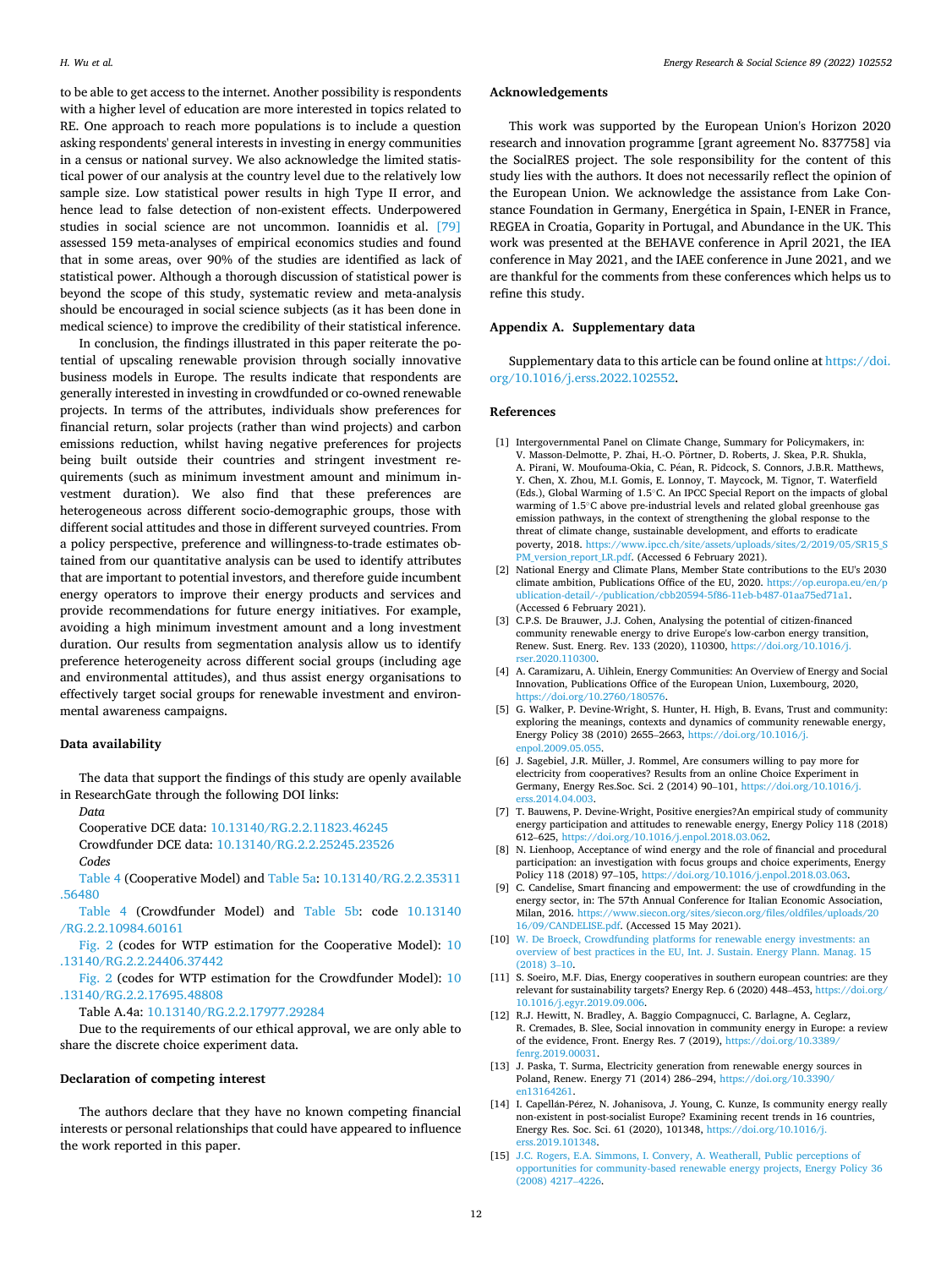- <span id="page-12-0"></span>[16] S. Hielscher, Community energy: a review of the research literature in the UK, Retrieved from, [http://sro.sussex.ac.uk/id/eprint/62438/,](http://sro.sussex.ac.uk/id/eprint/62438/) 2011.
- [17] [M. Tarhan, Renewable energy cooperatives: a review of demonstrated impacts and](http://refhub.elsevier.com/S2214-6296(22)00058-5/rf202203030307586806)  [limitations, J. Entrep. Organ. Divers. 4 \(2015\) 104](http://refhub.elsevier.com/S2214-6296(22)00058-5/rf202203030307586806)–120.
- [18] Ö. Yildiz, J. Rommel, S. Debor, L. Holstenkamp, F. Mey, J.R. Müller, J. Rognli, [Renewable energy cooperatives as gatekeepers or facilitators? Recent](http://refhub.elsevier.com/S2214-6296(22)00058-5/rf202203030308151431)  [developments in Germany and a multidisciplinary research agenda, Energy Res.](http://refhub.elsevier.com/S2214-6296(22)00058-5/rf202203030308151431) [Soc. Sci. 6 \(2015\) 59](http://refhub.elsevier.com/S2214-6296(22)00058-5/rf202203030308151431)–73.
- [19] V. Brummer, Community energy–[benefits and barriers: a comparative literature](http://refhub.elsevier.com/S2214-6296(22)00058-5/rf202203030319075038) [review of community energy in the UK, Germany and the USA, the benefits it](http://refhub.elsevier.com/S2214-6296(22)00058-5/rf202203030319075038)  [provides for society and the barriers it faces, Renew. Sust. Energ. Rev. 94 \(2018\)](http://refhub.elsevier.com/S2214-6296(22)00058-5/rf202203030319075038)  187–[196.](http://refhub.elsevier.com/S2214-6296(22)00058-5/rf202203030319075038)
- [20] [B. Klagge, T. Meister, Energy cooperatives in Germany](http://refhub.elsevier.com/S2214-6296(22)00058-5/rf202203030319088188)–an example of successful [alternative economies? Local Environ. 23 \(2018\) 697](http://refhub.elsevier.com/S2214-6296(22)00058-5/rf202203030319088188)–716.
- [21] I. Capellán-Pérez, Á. Campos-Celador, J. Terés-Zubiaga, Renewable energy [cooperatives as an instrument towards the energy transition in Spain, Energy](http://refhub.elsevier.com/S2214-6296(22)00058-5/rf202203030319106997)  [Policy 123 \(2018\) 215](http://refhub.elsevier.com/S2214-6296(22)00058-5/rf202203030319106997)–229.
- [22] [R.J. Hewitt, N. Bradley, A. Baggio Compagnucci, C. Barlagne, A. Ceglarz,](http://refhub.elsevier.com/S2214-6296(22)00058-5/rf202203030308368574) [R. Cremades, B. Slee, Social innovation in community energy in Europe: a review](http://refhub.elsevier.com/S2214-6296(22)00058-5/rf202203030308368574)  [of the evidence, Front. Energy Res. 7 \(2019\) 31](http://refhub.elsevier.com/S2214-6296(22)00058-5/rf202203030308368574).
- [23] G. Walker, P. Devine-Wright, S. Hunter, H. High, B. Evans, Trust and community: [exploring the meanings, contexts and dynamics of community renewable energy,](http://refhub.elsevier.com/S2214-6296(22)00058-5/rf202203030319130930)  [Energy Policy 38 \(2010\) 2655](http://refhub.elsevier.com/S2214-6296(22)00058-5/rf202203030319130930)–2663.
- [24] [B.J. Kalkbrenner, J. Roosen, Citizens' willingness to participate in local renewable](http://refhub.elsevier.com/S2214-6296(22)00058-5/rf202203030308532888)  [energy projects: the role of community and trust in Germany, Energy Res.Soc. Sci.](http://refhub.elsevier.com/S2214-6296(22)00058-5/rf202203030308532888)  [13 \(2016\) 60](http://refhub.elsevier.com/S2214-6296(22)00058-5/rf202203030308532888)–70.
- [25] [B.P. Koirala, E. Koliou, J. Friege, R.A. Hakvoort, P.M. Herder, Energetic](http://refhub.elsevier.com/S2214-6296(22)00058-5/rf202203030319149692) [communities for community energy: a review of key issues and trends shaping](http://refhub.elsevier.com/S2214-6296(22)00058-5/rf202203030319149692)  [integrated community energy systems, Renew. Sust. Energ. Rev. 56 \(2016\)](http://refhub.elsevier.com/S2214-6296(22)00058-5/rf202203030319149692)  722–[744.](http://refhub.elsevier.com/S2214-6296(22)00058-5/rf202203030319149692)
- [26] J. Rommel, J. Radtke, G. Von Jorck, F. Mey, Ö. Yildiz, Community renewable energy at a crossroads: a think piece on degrowth, technology, and the democratization of the German energy system, J. Clean. Prod. 197 (2018) 1746–1753, <https://doi.org/10.1016/j.jclepro.2016.11.114>. [27] [C. Bourcet, E. Bovari, Exploring citizens' decision to crowdfund renewable energy](http://refhub.elsevier.com/S2214-6296(22)00058-5/rf202203030319293236)
- [projects: quantitative evidence from France, Energy Econ. 88 \(2020\), 104754](http://refhub.elsevier.com/S2214-6296(22)00058-5/rf202203030319293236).
- [28] P.M. Bögel, [P. Upham, H. Shahrokni, O. Kordas, What is needed for citizen](http://refhub.elsevier.com/S2214-6296(22)00058-5/rf202203030319331300)[centered urban energy transitions: insights on attitudes towards decentralized](http://refhub.elsevier.com/S2214-6296(22)00058-5/rf202203030319331300) ergy storage, Energy Policy 149 (2021), 112032.
- [29] S. Salm, S.L. Hille, R. Wüstenhagen, What are retail investors' risk-return preferences towards renewable energy projects? A choice experiment in Germany, Energy Policy 97 (2016) 310–320, <https://doi.org/10.1016/j.enpol.2016.07.042>.
- [30] K. Langer, T. Decker, K. Menrad, Public participation in wind energy projects located in Germany: which form of participation is the key to acceptance? Renew. Energ. 112 (2017) 63–73, <https://doi.org/10.1016/j.renene.2017.05.021>.
- [31] B.J. Kalkbrenner, K. Yonezawa, J. Roosen, Consumer preferences for electricity tariffs: does proximity matter? Energy Policy 107 (2017) 413–424, [https://doi.](https://doi.org/10.1016/j.enpol.2017.04.009) [org/10.1016/j.enpol.2017.04.009.](https://doi.org/10.1016/j.enpol.2017.04.009)
- [32] J. Knoefel, J. Sagebiel, Ö. Yildiz, J.R. Müller, J. Rommel, A consumer perspective on corporate governance in the energy transition: evidence from a discrete choice experiment in Germany, Energy Econ. 75 (2018) 440–448, [https://doi.org/](https://doi.org/10.1016/j.eneco.2018.08.025) [10.1016/j.eneco.2018.08.025](https://doi.org/10.1016/j.eneco.2018.08.025).
- [33] S. Salm, The investor-specific price of renewable energy project risk–a choice experiment with incumbent utilities and institutional investors, Renew. Sust. Energ. Rev. 82 (2018) 1364–1375,<https://doi.org/10.1016/j.rser.2017.04.009>.
- [34] J. Curtin, C. McInerney, B.O. Gallachóir, S. Salm, Energizing local communities—what motivates Irish citizens to invest in distributed renewables? Energy Res. Soc. Sci. 48 (2019) 177–188, [https://doi.org/10.1016/j.](https://doi.org/10.1016/j.erss.2018.08.020) [erss.2018.08.020.](https://doi.org/10.1016/j.erss.2018.08.020)
- [35] J. Rommel, J. Sagebiel, J.R. Müller, Quality uncertainty and the market for renewable energy: evidence from German consumers, Renew. Energy 94 (2016) 106–113, <https://doi.org/10.1016/j.renene.2016.03.049>.
- [36] [R.H. Wiser, Using contingent valuation to explore willingness to pay for renewable](http://refhub.elsevier.com/S2214-6296(22)00058-5/rf202203030320113584)  [energy: a comparison of collective and voluntary payment vehicles, Ecol. Econ. 62](http://refhub.elsevier.com/S2214-6296(22)00058-5/rf202203030320113584)  [\(2007\) 419](http://refhub.elsevier.com/S2214-6296(22)00058-5/rf202203030320113584)–432.
- [37] [C.A. Bollino, The willingness to pay for renewable energy sources: the case of Italy](http://refhub.elsevier.com/S2214-6296(22)00058-5/rf202203030309352500)  [with socio-demographic determinants, Energy J. 30 \(2009\).](http://refhub.elsevier.com/S2214-6296(22)00058-5/rf202203030309352500)
- [38] [P. Koundouri, Y. Kountouris, K. Remoundou, Valuing a wind farm construction: a](http://refhub.elsevier.com/S2214-6296(22)00058-5/rf202203030320152440)  [contingent valuation study in Greece, Energy Policy 37 \(2009\) 1939](http://refhub.elsevier.com/S2214-6296(22)00058-5/rf202203030320152440)–1944.
- [39] F. Adaman, N. Karalı, G. Kumbaroğlu, İ. Or, B. Özkaynak, Ü. Zenginobuz, What [determines urban households' willingness to pay for CO2 emission reductions in](http://refhub.elsevier.com/S2214-6296(22)00058-5/rf202203030309441270)  [Turkey: a contingent valuation survey, Energy Policy 3 \(2011\) 689](http://refhub.elsevier.com/S2214-6296(22)00058-5/rf202203030309441270)–698.
- [40] [A. Tabi, S.L. Hille, R. Wüstenhagen, What makes people seal the green power](http://refhub.elsevier.com/S2214-6296(22)00058-5/rf202203030320188705)  deal?—[Customer segmentation based on choice experiment in Germany, Ecol.](http://refhub.elsevier.com/S2214-6296(22)00058-5/rf202203030320188705) [Econ. 107 \(2014\) 206](http://refhub.elsevier.com/S2214-6296(22)00058-5/rf202203030320188705)–215.
- [41] [J. Zoellner, P. Schweizer-Ries, C. Wemheuer, Public acceptance of renewable](http://refhub.elsevier.com/S2214-6296(22)00058-5/rf202203030320213675) [energies: results from case studies in Germany, Energy Policy 36 \(2008\)](http://refhub.elsevier.com/S2214-6296(22)00058-5/rf202203030320213675) [4136](http://refhub.elsevier.com/S2214-6296(22)00058-5/rf202203030320213675)–4141.
- [42] [C. Tagliafierro, M. Boeri, A. Longo, W.G. Hutchinson, Stated preference methods](http://refhub.elsevier.com/S2214-6296(22)00058-5/rf202203030320242933)  [and landscape ecology indicators: an example of transdisciplinarity in landscape](http://refhub.elsevier.com/S2214-6296(22)00058-5/rf202203030320242933)  [economic valuation, Ecol. Econ. 127 \(2016\) 11](http://refhub.elsevier.com/S2214-6296(22)00058-5/rf202203030320242933)–22.
- [43] [N. Nomura, M. Akai, Willingness to pay for green electricity in Japan as estimated](http://refhub.elsevier.com/S2214-6296(22)00058-5/rf202203030309465514)  [through contingent valuation method, Appl. Energ. 78 \(2004\) 453](http://refhub.elsevier.com/S2214-6296(22)00058-5/rf202203030309465514)–463.
- [44] Eurostat, Renewable energy statistics [Data file], Retrieved from, [https://ec.](https://ec.europa.eu/eurostat/statistics-explained/index.php?title=Renewable_energy_statistics) [europa.eu/eurostat/statistics-explained/index.php?title](https://ec.europa.eu/eurostat/statistics-explained/index.php?title=Renewable_energy_statistics)=Renewable\_energy\_st [atistics,](https://ec.europa.eu/eurostat/statistics-explained/index.php?title=Renewable_energy_statistics) 2019.
- [45] Eurostat, Nuclear energy facilities [Data file], Retrieved from, [https://ec.europa.](https://ec.europa.eu/eurostat/databrowser/view/nrg_inf_nuc/default/table?lang=en) [eu/eurostat/databrowser/view/nrg\\_inf\\_nuc/default/table?lang](https://ec.europa.eu/eurostat/databrowser/view/nrg_inf_nuc/default/table?lang=en)=en, 2019.
- [46] S. Banfi, M. Farsi, M. Filippini, M. Jakob, Willingness to pay for energy-saving measures in residential buildings, Energy Econ. 30 (2008) 503–516, [https://doi.](https://doi.org/10.1016/j.eneco.2006.06.001) [org/10.1016/j.eneco.2006.06.001.](https://doi.org/10.1016/j.eneco.2006.06.001)
- [47] S. Abdullah, P. Mariel, Choice experiment study on the willingness to pay to improve electricity services, Energy Policy 38 (2010) 4570–4581, [https://doi.org/](https://doi.org/10.1016/j.enpol.2010.04.012)  [10.1016/j.enpol.2010.04.012.](https://doi.org/10.1016/j.enpol.2010.04.012)
- [48] F.J. Amador, R.M. González, F.J. Ramos-Real, Supplier choice and WTP for electricity attributes in an emerging market: the role of perceived past experience, environmental concern and energy saving behavior, Energy Econ. 40 (2013) 953–966, <https://doi.org/10.1016/j.eneco.2013.06.007>.
- [49] A. Tabi, S.L. Hille, R. Wüstenhagen, What makes people seal the green power deal?—Customer segmentation based on choice experiment in Germany, Ecol. Econ. 107 (2014) 206–215, <https://doi.org/10.1016/j.ecolecon.2014.09.004>.
- L.W. Davis, G.E. Metcalf, Does better information lead to better choices? Evidence from energy-efficiency labels, J. Assoc. Environ. Resour. Econ. 3 (2016) 589–625, <https://doi.org/10.1086/686252>.
- [51] D. Zha, G. Yang, W. Wang, Q. Wang, D. Zhou, Appliance energy labels and consumer heterogeneity: a latent class approach based on a discrete choice experiment in China, Energy Econ. 90 (2020), 104839, [https://doi.org/10.1016/j.](https://doi.org/10.1016/j.eneco.2020.104839)  [eneco.2020.104839.](https://doi.org/10.1016/j.eneco.2020.104839)
- [52] [J. Meyerhoff, U. Liebe, Do protest responses to a contingent valuation question and](http://refhub.elsevier.com/S2214-6296(22)00058-5/rf202203030311052055)  [a choice experiment differ? Environ.Res. Econ. 39 \(2008\) 433](http://refhub.elsevier.com/S2214-6296(22)00058-5/rf202203030311052055)–446.
- [53] [P. Boxall, W.L. Adamowicz, A. Moon, Complexity in choice experiments: choice of](http://refhub.elsevier.com/S2214-6296(22)00058-5/rf202203030311244340)  [the status quo alternative and implications for welfare measurement, Aust. J. Agric.](http://refhub.elsevier.com/S2214-6296(22)00058-5/rf202203030311244340)  [Resour. Econ. 53 \(2009\) 503](http://refhub.elsevier.com/S2214-6296(22)00058-5/rf202203030311244340)–519.
- [54] A. Bergmann, B. Burton, M. Klaes, Survey of personal investment choices: characteristics of economic agents' decisions in the crowdfunding marketplace. <https://core.ac.uk/download/pdf/77006062.pdf>, 2016. (Accessed 6 June 2021).
- [55] [A.R. Hole, DCREATE: Stata module to create efficient designs for discrete choice](http://refhub.elsevier.com/S2214-6296(22)00058-5/rf202203030318487935) [experiments, in: Statistical Software Components S458059 \(2015\), Boston College](http://refhub.elsevier.com/S2214-6296(22)00058-5/rf202203030318487935)  [Department of Economics, 2017.](http://refhub.elsevier.com/S2214-6296(22)00058-5/rf202203030318487935)
- [56] [D. McFadden, Conditional logit analysis of qualitative choice behaviour, in:](http://refhub.elsevier.com/S2214-6296(22)00058-5/rf202203030312124164) [P. Zarembka \(Ed.\), Frontiers in Econometrics 1973, Academic Press, New York,](http://refhub.elsevier.com/S2214-6296(22)00058-5/rf202203030312124164) [1974, pp. 105](http://refhub.elsevier.com/S2214-6296(22)00058-5/rf202203030312124164)–142.
- [57] D.A. Hensher, W.H. Greene, The mixed logit model: the state of practice, Transportation 30 (2003) 133–176, [https://doi.org/10.1023/A:1022558715350.](https://doi.org/10.1023/A:1022558715350)
- [58] S. Hess, D. Palma, Apollo: a flexible, powerful and customisable freeware package for choice model estimation and application, J. Choice Model. 32 (2019), 100170, [https://doi.org/10.1016/j.jocm.2019.100170.](https://doi.org/10.1016/j.jocm.2019.100170)
- [59] S. Akter, J. Bennett, Household perceptions of climate change and preferences for mitigation action: the case of the carbon pollution reduction scheme in Australia, Clim. Chang. 109 (2011) 417–436, <https://doi.org/10.1007/s10584-011-0034-8>.
- [60] J. Hirshleifer, Investment decision under uncertainty: choice—theoretic approaches, Q. J. Econ. 79 (1965) 509–536,<https://doi.org/10.2307/1880650>.
- [61] A. Lusardi, O.S. Mitchell, The economic importance of financial literacy: theory and evidence, J. Econ. Lit. 52 (2014) 5–44, [https://doi.org/10.1257/JEL.52.1.5.](https://doi.org/10.1257/JEL.52.1.5)
- [62] S. Gölz, O. Wedderhoff, Explaining regional acceptance of the German energy transition by including trust in stakeholders and perception of fairness as socioinstitutional factors, Energy Res. Soc. Sci. 43 (2018) 96–108, [https://doi.org/](https://doi.org/10.1016/J.ERSS.2018.05.026)  [10.1016/J.ERSS.2018.05.026.](https://doi.org/10.1016/J.ERSS.2018.05.026)
- [63] A. Vallejos-Romero, M. Cordoves-Sánchez, P. Jacobi, A. Aledo, In transitions we trust? Understanding citizen, business, and public sector opposition to wind energy and hydropower in Chile, Energy Res. Soc. Sci. 67 (2020), 101508, [https://doi.](https://doi.org/10.1016/J.ERSS.2020.101508) [org/10.1016/J.ERSS.2020.101508.](https://doi.org/10.1016/J.ERSS.2020.101508)
- [64] E. Viardot, The role of cooperatives in overcoming the barriers to adoption of renewable energy, Energy Policy 63 (2013) 756–764, [https://doi.org/10.1016/J.](https://doi.org/10.1016/J.ENPOL.2013.08.034)  [ENPOL.2013.08.034.](https://doi.org/10.1016/J.ENPOL.2013.08.034)
- [65] I. Krinsky, A.L. Robb, On approximating the statistical properties of elasticities, Rev. Econ. Stat. 68 (4) (1986) 715–719, [https://doi.org/10.2307/1924536.](https://doi.org/10.2307/1924536)
- [66] J. Radtke, A closer look inside collaborative action: civic engagement and participation in community energy initiatives, People Place PolicyOnline 8 (2014) 235–248, [https://doi.org/10.3351/ppp.0008.0003.0008.](https://doi.org/10.3351/ppp.0008.0003.0008)
- [67] E. Bomberg, N. McEwen, Mobilizing community energy, Energy Policy 51 (2012) 435–444, [https://doi.org/10.1016/j.enpol.2012.08.045.](https://doi.org/10.1016/j.enpol.2012.08.045)
- [68] A. Bergmann, S. Colombo, N. Hanley, Rural versus urban preferences for renewable energy developments, Ecol. Econ. 65 (2008) 616–625, [https://doi.org/10.1016/j.](https://doi.org/10.1016/j.ecolecon.2007.08.011)  [ecolecon.2007.08.011](https://doi.org/10.1016/j.ecolecon.2007.08.011).
- [69] K. Veisten, H.F. Hoen, S. Navrud, J. Strand, Scope insensitivity in contingent valuation of complex environmental amenities, J. Environ. Manag. 73 (2004) 317–331, <https://doi.org/10.1016/j.jenvman.2004.07.008>.
- [70] M. Czajkowski, N. Hanley, Using labels to investigate scope effects in stated preference methods, Environ. Resour. Econ. 44 (2009) 521–535, [https://doi.org/](https://doi.org/10.1007/s10640-009-9299-z)  [10.1007/s10640-009-9299-z](https://doi.org/10.1007/s10640-009-9299-z).
- [71] D.K. Lew, K. Wallmo, External tests of scope and embedding in stated preference choice experiments: an application to endangered species valuation, Environ. Resour. Econ. 48 (2011) 1–23, [https://doi.org/10.1007/s10640-010-9394-1.](https://doi.org/10.1007/s10640-010-9394-1)
- [72] J.J. Murphy, P.G. Allen, T.H. Stevens, D. Weatherhead, A meta-analysis of hypothetical bias in stated preference valuation, Environ. Resour. Econ. 30 (2005) 313–325, <https://doi.org/10.1007/s10640-004-3332-z>.
- [73] J. Loomis, What's to know about hypothetical bias in stated preference valuation studies? J. Econ. Surv. 25 (2011) 363–370, [https://doi.org/10.1111/j.1467-](https://doi.org/10.1111/j.1467-6419.2010.00675.x) [6419.2010.00675.x](https://doi.org/10.1111/j.1467-6419.2010.00675.x).